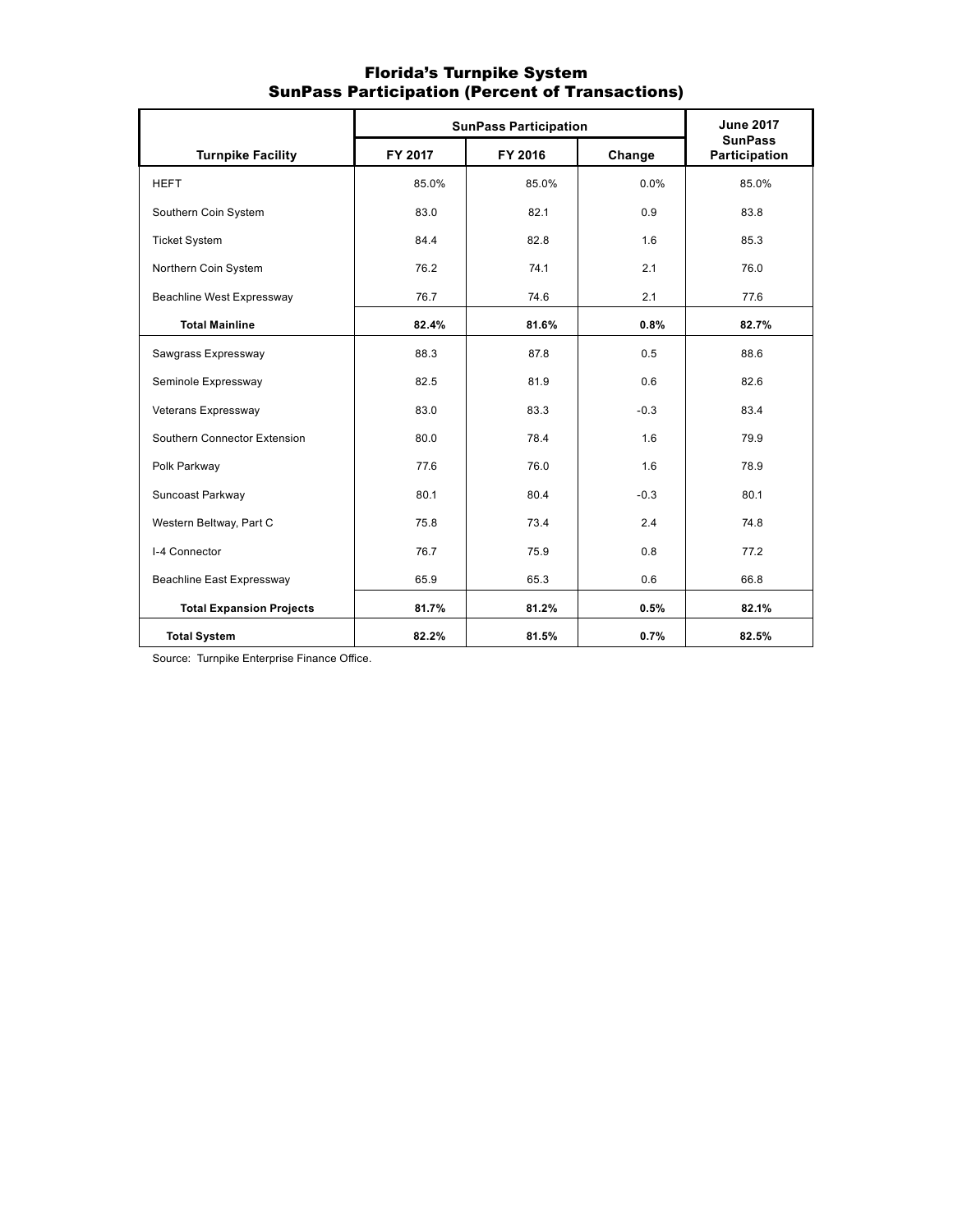#### SunPass Transactions and Participation FY 2017

|                              | <b>Annual Transactions</b> |                    |              |               |
|------------------------------|----------------------------|--------------------|--------------|---------------|
| <b>Turnpike Facility</b>     | <b>SunPass</b>             | <b>Non-SunPass</b> | <b>Total</b> | Participation |
| <b>HEFT</b>                  | 171,543,933                | 30,171,930         | 201,715,863  | 85.0%         |
| Southern Coin System         | 139, 173, 753              | 28,422,609         | 167,596,362  | 83.0          |
| <b>Ticket System</b>         | 47,706,567                 | 8,823,022          | 56,529,589   | 84.4          |
| Northern Coin System         | 67,422,498                 | 21,091,215         | 88,513,713   | 76.2          |
| Beachline West Expressway    | 25,132,002                 | 7,630,273          | 32,762,275   | 76.7          |
| Sawgrass Expressway          | 79,041,141                 | 10,509,739         | 89,550,880   | 88.3          |
| Seminole Expressway          | 34,721,265                 | 7,345,751          | 42,067,016   | 82.5          |
| Veterans Expressway          | 50,082,467                 | 10,238,352         | 60,320,819   | 83.0          |
| Southern Connector Extension | 12,645,693                 | 3,157,764          | 15,803,457   | 80.0          |
| Polk Parkway                 | 27,517,957                 | 7,923,946          | 35,441,903   | 77.6          |
| Suncoast Parkway             | 26,337,769                 | 6,557,580          | 32,895,349   | 80.1          |
| Western Beltway, Part C      | 9,464,359                  | 3,023,491          | 12,487,850   | 75.8          |
| I-4 Connector                | 13,484,225                 | 4,093,146          | 17,577,371   | 76.7          |
| Beachline East Expressway    | 12,917,289                 | 6,674,592          | 19,591,881   | 65.9          |
| <b>Total</b>                 | 717,190,918                | 155,663,410        | 872,854,328  | 82.2%         |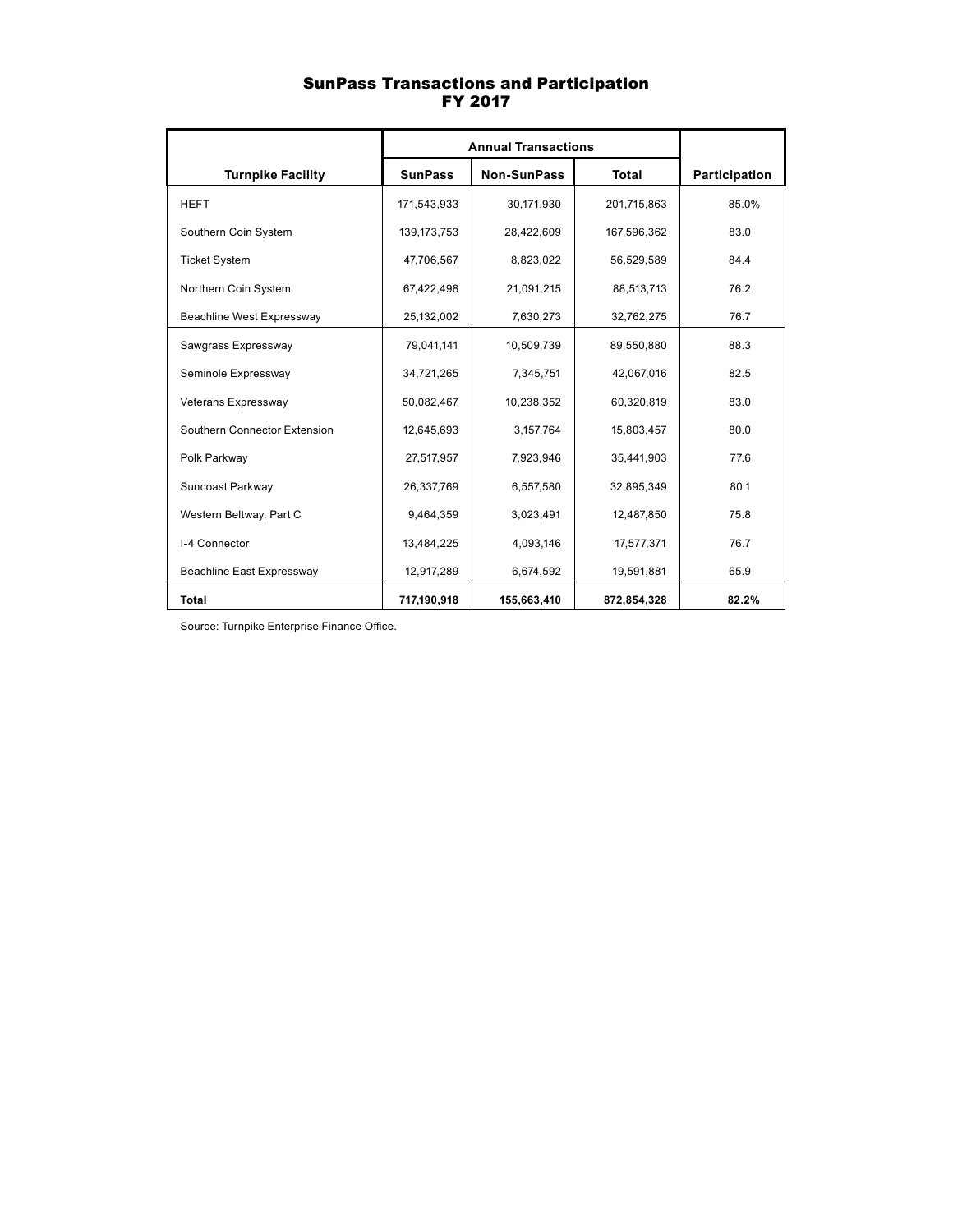## Florida's Turnpike System Quarterly SunPass Toll Revenue FY 2017 vs. FY 2016

|                      |               |               | Variance      |        |
|----------------------|---------------|---------------|---------------|--------|
| <b>Months</b>        | FY 2017       | FY 2016       | Amount        | Change |
| July                 | \$66,038,095  | \$62,280,115  | \$3,757,980   | 6.0%   |
| August               | 67,300,720    | 61,630,053    | 5,670,667     | 9.2    |
| September            | 64,533,127    | 60,093,313    | 4,439,814     | 7.4    |
| 1st Quarter Subtotal | 197,871,942   | 184,003,481   | 13,868,461    | 7.5    |
| October              | 60,698,552    | 65,132,392    | (4, 433, 840) | (6.8)  |
| November             | 68,053,238    | 62,883,871    | 5,169,367     | 8.2    |
| December             | 70,040,397    | 65,647,286    | 4,393,111     | 6.7    |
| 2nd Quarter Subtotal | 198,792,187   | 193,663,549   | 5,128,638     | 2.6    |
| January              | 68,687,705    | 62,980,493    | 5,707,212     | 9.1    |
| February             | 65,185,384    | 63,138,746    | 2,046,638     | 3.2    |
| March                | 75,287,050    | 70,160,736    | 5,126,314     | 7.3    |
| 3rd Quarter Subtotal | 209,160,139   | 196,279,975   | 12,880,164    | 6.6    |
| April                | 70,619,161    | 66,412,039    | 4,207,122     | 6.3    |
| May                  | 72,863,150    | 67,007,445    | 5,855,705     | 8.7    |
| June                 | 68,809,000    | 64,716,440    | 4,092,560     | 6.3    |
| 4th Quarter Subtotal | 212,291,311   | 198,135,924   | 14,155,387    | 7.1    |
| <b>Annual Total</b>  | \$818,115,579 | \$772,082,929 | \$46,032,650  | 6.0%   |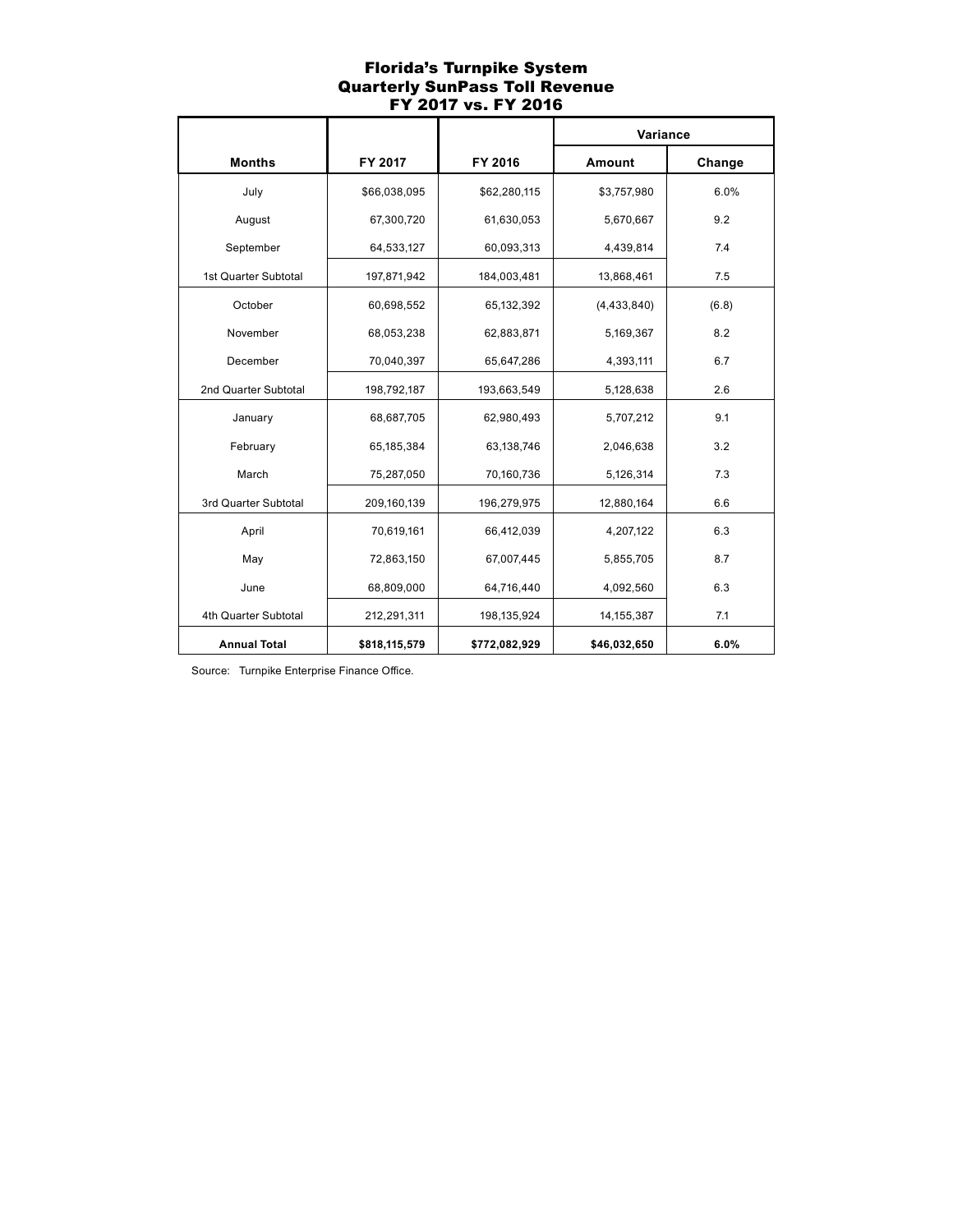## SR 821 (HEFT) SunPass Transactions and Participation FY 2017

|               | <b>Number of Transactions</b> |                    |              |                                 |
|---------------|-------------------------------|--------------------|--------------|---------------------------------|
| <b>Month</b>  | <b>SunPass</b>                | <b>Non-SunPass</b> | <b>Total</b> | <b>SunPass</b><br>Participation |
| July, 2016    | 14,096,299                    | 2,575,323          | 16,671,622   | 84.6%                           |
| August        | 14,465,852                    | 2,552,191          | 17,018,043   | 85.0                            |
| September     | 13,987,582                    | 2,491,726          | 16,479,308   | 84.9                            |
| October       | 14, 181, 417                  | 2,245,944          | 16,427,361   | 86.3                            |
| November      | 14,221,040                    | 2,546,425          | 16,767,465   | 84.8                            |
| December      | 14,377,246                    | 2,679,103          | 17,056,349   | 84.3                            |
| January, 2017 | 14,223,150                    | 2,555,141          | 16,778,291   | 84.8                            |
| February      | 13,559,242                    | 2,364,321          | 15,923,563   | 85.2                            |
| March         | 15,374,621                    | 2,657,399          | 18,032,020   | 85.3                            |
| April         | 14,328,493                    | 2,489,769          | 16,818,262   | 85.2                            |
| May           | 14,744,581                    | 2,550,457          | 17,295,038   | 85.3                            |
| June          | 13,984,410                    | 2,464,131          | 16,448,541   | 85.0                            |
| <b>Total</b>  | 171,543,933                   | 30,171,930         | 201,715,863  | 85.0%                           |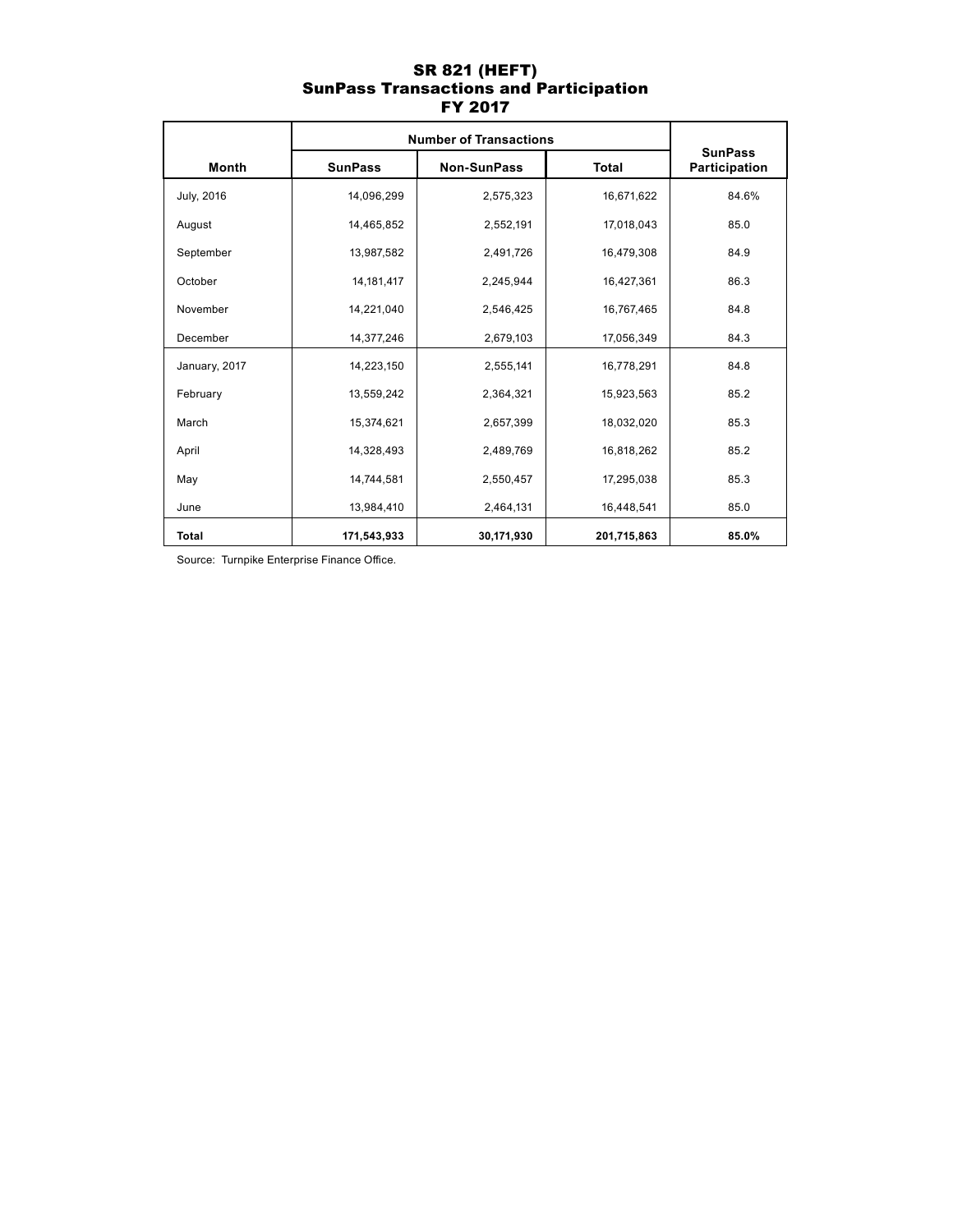### SR 821 (HEFT) Quarterly SunPass Revenue Results FY 2017 vs. FY 2016

|                      |               |               | Variance      |           |
|----------------------|---------------|---------------|---------------|-----------|
| <b>Months</b>        | FY 2017       | FY 2016       | Amount        | Change    |
| July                 | \$13,245,714  | \$13,148,263  | \$97,451      | 0.7%      |
| August               | 13,547,684    | 13,053,401    | 494,283       | 3.8       |
| September            | 12,998,566    | 12,904,648    | 93,918        | 0.7       |
| 1st Quarter Subtotal | 39,791,964    | 39,106,312    | 685,652       | 1.8       |
| October              | \$11,741,877  | 13,635,413    | (1,893,536)   | (13.9)    |
| November             | 13,268,965    | 12,911,225    | 357,740       | 2.8       |
| December             | 13,379,356    | 13,237,089    | 142,267       | 1.1       |
| 2nd Quarter Subtotal | 38,390,198    | 39,783,727    | (1, 393, 529) | (3.5)     |
| January              | \$13,263,853  | 12,907,682    | 356,171       | 2.8       |
| February             | 12,630,620    | 12,927,451    | (296, 831)    | (2.3)     |
| March                | 14,344,539    | 14,065,342    | 279,197       | 2.0       |
| 3rd Quarter Subtotal | 40,239,012    | 39,900,475    | 338,537       | 0.8       |
| April                | \$13,373,168  | 13,508,450    | (135, 282)    | (1.0)     |
| May                  | 13,767,007    | 13,423,086    | 343,921       | 2.6       |
| June                 | 13,060,609    | 13,084,135    | (23, 526)     | (0.2)     |
| 4th Quarter Subtotal | 40,200,784    | 40,015,671    | 185,113       | 0.5       |
| <b>Annual Total</b>  | \$158,621,958 | \$158,806,185 | ( \$184, 227) | $(0.1\%)$ |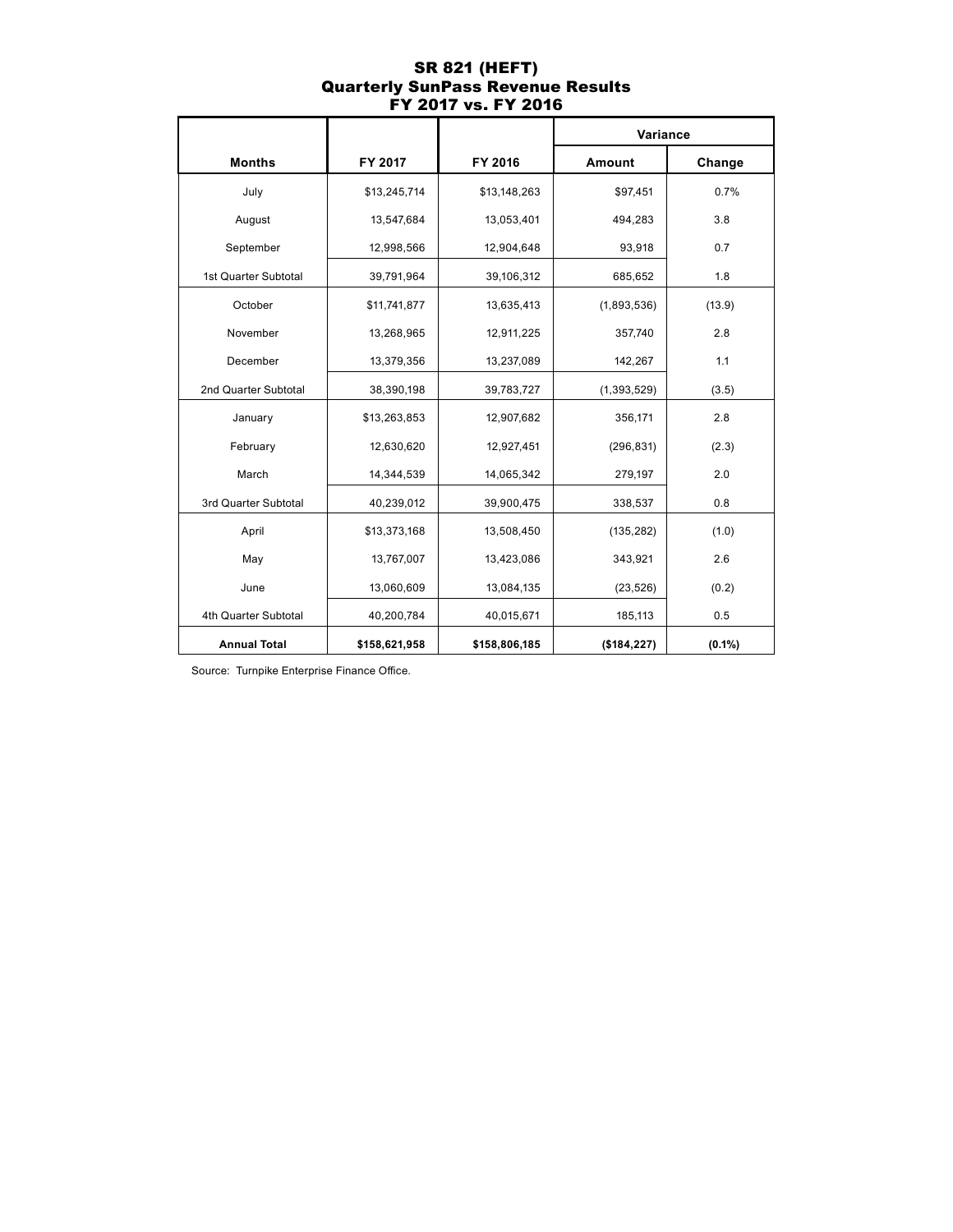### Southern Coin System SunPass Transactions and Participation FY 2017

|               | <b>Number of Transactions</b> |             |              |                                 |
|---------------|-------------------------------|-------------|--------------|---------------------------------|
| Month         | <b>SunPass</b>                | Non-SunPass | <b>Total</b> | <b>SunPass</b><br>Participation |
| July, 2016    | 10,975,172                    | 2,426,488   | 13,401,660   | 81.9%                           |
| August        | 11,369,531                    | 2,377,086   | 13,746,617   | 82.7                            |
| September     | 11,034,859                    | 2,294,024   | 13,328,883   | 82.8                            |
| October       | 10,796,152                    | 2,451,781   | 13,247,933   | 81.5                            |
| November      | 11,428,685                    | 2,337,985   | 13,766,670   | 83.0                            |
| December      | 11,889,724                    | 2,525,898   | 14,415,622   | 82.5                            |
| January, 2017 | 11,769,373                    | 2,365,202   | 14, 134, 575 | 83.3                            |
| February      | 11,257,161                    | 2,200,569   | 13,457,730   | 83.6                            |
| March         | 12,892,791                    | 2,536,270   | 15,429,061   | 83.6                            |
| April         | 11,909,643                    | 2,303,501   | 14,213,144   | 83.8                            |
| May           | 12,268,831                    | 2,356,846   | 14,625,677   | 83.9                            |
| June          | 11,581,831                    | 2,246,959   | 13,828,790   | 83.8                            |
| <b>Total</b>  | 139, 173, 753                 | 28,422,609  | 167,596,362  | 83.0%                           |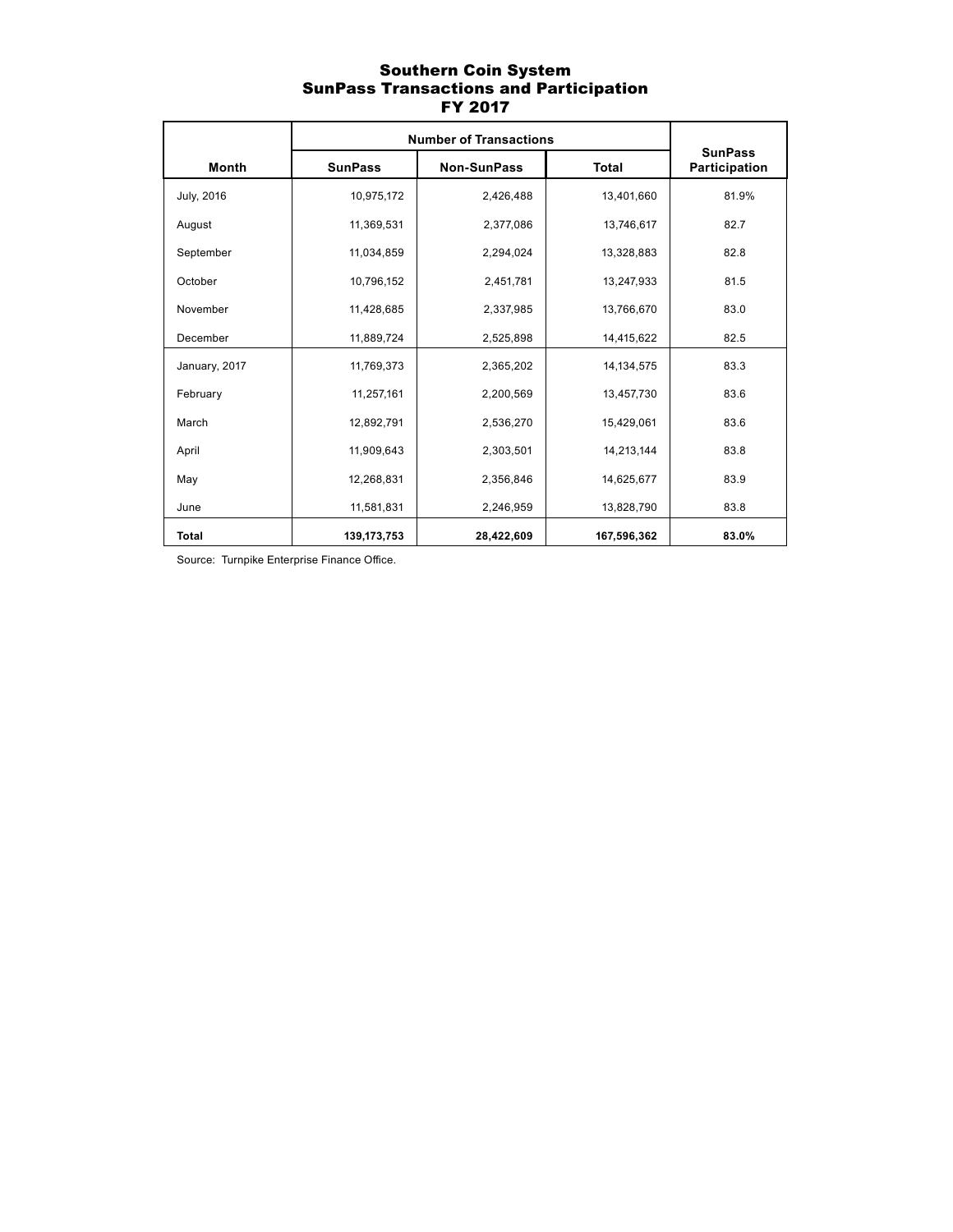### Southern Coin System Quarterly SunPass Revenue Results FY 2017 vs. FY 2016

|                      |               |               | Variance    |        |
|----------------------|---------------|---------------|-------------|--------|
| <b>Months</b>        | FY 2017       | FY 2016       | Amount      | Change |
| July                 | \$10,322,907  | \$9,905,379   | \$417,528   | 4.2%   |
| August               | 10,647,466    | 9,807,300     | 840,166     | 8.6    |
| September            | 10,289,308    | 9,732,820     | 556,488     | 5.7    |
| 1st Quarter Subtotal | 31,259,681    | 29,445,499    | 1,814,182   | 6.2    |
| October              | \$9,345,782   | 10,436,531    | (1,090,749) | (10.5) |
| November             | 10,651,120    | 9,953,243     | 697,877     | 7.0    |
| December             | 11,073,946    | 10,398,644    | 675,302     | 6.5    |
| 2nd Quarter Subtotal | 31,070,848    | 30,788,418    | 282,430     | 0.9    |
| January              | \$10,973,552  | 10,196,005    | 777,547     | 7.6    |
| February             | 10,476,365    | 10,257,393    | 218,972     | 2.1    |
| March                | 11,974,603    | 11,177,160    | 797,443     | 7.1    |
| 3rd Quarter Subtotal | 33,424,520    | 31,630,558    | 1,793,962   | 5.7    |
| April                | \$11,081,391  | 10,622,434    | 458,957     | 4.3    |
| May                  | 11,444,782    | 10,585,529    | 859,253     | 8.1    |
| June                 | 10,834,118    | 10,260,513    | 573,605     | 5.6    |
| 4th Quarter Subtotal | 33,360,291    | 31,468,476    | 1,891,815   | 6.0    |
| Lantana Adjustment * | 19,880,004    | 19,178,133    | 701,871     | 3.7    |
| <b>Annual Total</b>  | \$148,995,344 | \$142,511,084 | \$6,484,260 | 4.6%   |

Source: Turnpike Enterprise Finance Office.

\* Amount based on actual two-way revenue traffic at the plaza multiplied by an average adjustment rate.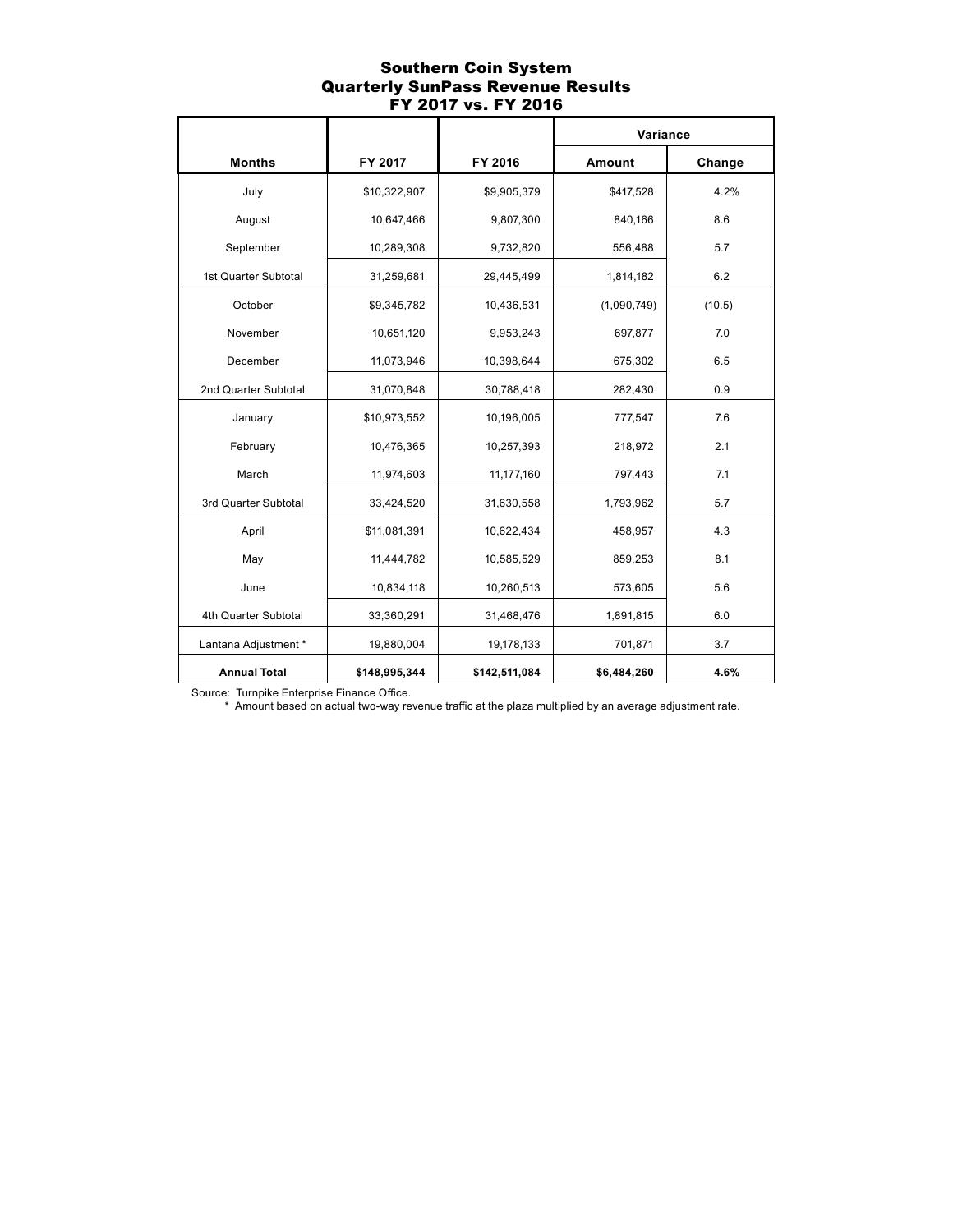### Ticket System SunPass Transactions and Participation FY 2017

|               | <b>Number of Transactions</b> |             |              |                                 |
|---------------|-------------------------------|-------------|--------------|---------------------------------|
| <b>Month</b>  | <b>SunPass</b>                | Non-SunPass | <b>Total</b> | <b>SunPass</b><br>Participation |
| July, 2016    | 3,787,232                     | 818,316     | 4,605,548    | 82.2%                           |
| August        | 3,860,730                     | 720,649     | 4,581,379    | 84.3                            |
| September     | 3,684,361                     | 635,520     | 4,319,881    | 85.3                            |
| October       | 3,722,207                     | 730,560     | 4,452,767    | 83.6                            |
| November      | 3,979,937                     | 721,345     | 4,701,282    | 84.7                            |
| December      | 4.099.844                     | 801.107     | 4.900.951    | 83.7                            |
| January, 2017 | 4,085,193                     | 736,991     | 4,822,184    | 84.7                            |
| February      | 3,854,971                     | 684,179     | 4,539,150    | 84.9                            |
| March         | 4,412,660                     | 854,590     | 5,267,250    | 83.8                            |
| April         | 4,109,579                     | 743,296     | 4,852,875    | 84.7                            |
| May           | 4,214,267                     | 705,740     | 4,920,007    | 85.7                            |
| June          | 3,895,586                     | 670,729     | 4,566,315    | 85.3                            |
| <b>Total</b>  | 47,706,567                    | 8,823,022   | 56,529,589   | 84.4%                           |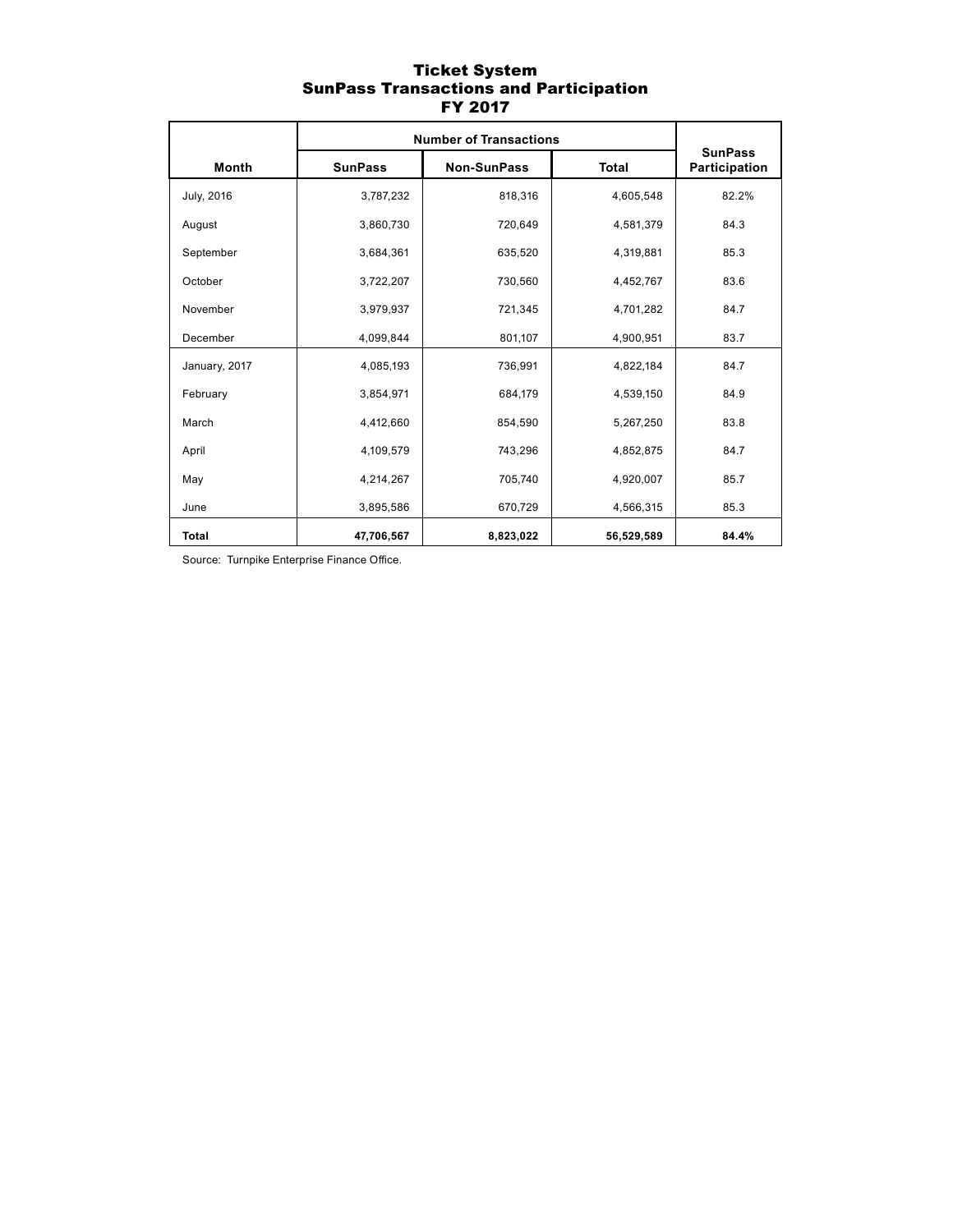#### Ticket System Quarterly SunPass Revenue Results FY 2017 vs. FY 2016

|                          |                |                | Variance    |        |
|--------------------------|----------------|----------------|-------------|--------|
| <b>Months</b>            | FY 2017        | FY 2016        | Amount      | Change |
| July                     | \$13,664,011   | \$12,723,864   | \$940,147   | 7.4%   |
| August                   | 13,286,428     | 12,328,765     | 957,663     | 7.8    |
| September                | 12,663,534     | 11,550,823     | 1,112,711   | 9.6    |
| 1st Quarter Subtotal     | 39,613,973     | 36,603,452     | 3,010,521   | 8.2    |
| October                  | 12,140,664     | 12,946,733     | (806,069)   | (6.2)  |
| November                 | 14,145,619     | 13,119,555     | 1,026,064   | 7.8    |
| December                 | 14,515,332     | 13,506,425     | 1,008,907   | 7.5    |
| 2nd Quarter Subtotal     | 40,801,615     | 39,572,713     | 1,228,902   | 3.1    |
| January                  | 13,867,038     | 12,642,861     | 1,224,177   | 9.7    |
| February                 | 12,730,173     | 12,241,947     | 488,226     | 4.0    |
| March                    | 15,119,808     | 14,246,246     | 873,562     | 6.1    |
| 3rd Quarter Subtotal     | 41,717,019     | 39,131,054     | 2,585,965   | 6.6    |
| April                    | 14,392,792     | 13,126,407     | 1,266,385   | 9.6    |
| May                      | 14,784,413     | 13,624,378     | 1,160,035   | 8.5    |
| June                     | 13,762,619     | 12,790,793     | 971,826     | 7.6    |
| 4th Quarter Subtotal     | 42,939,824     | 39,541,578     | 3,398,246   | 8.6    |
| Lantana Adjustment*      | (19,880,004)   | (19, 178, 133) | (701, 871)  | 3.7    |
| Three Lakes Adjustment** | (11, 818, 937) | (10, 897, 165) | (921, 772)  | 8.5    |
| <b>Total Adjustments</b> | (31, 698, 941) | (30,075,298)   | (1,623,643) | 5.4    |
| <b>Annual Total</b>      | \$133,373,490  | \$124,773,499  | \$8,599,991 | 6.9%   |

Source: Turnpike Enterprise Finance Office.

Allocated to Southern Coin System, amount based on actual two-way revenue traffic at the plaza multiplied by an average adjustment rate.

 \*\* Allocated to Northern Coin System, amount based on actual two-way revenue traffic at the plaza multiplied by an average adjustment rate.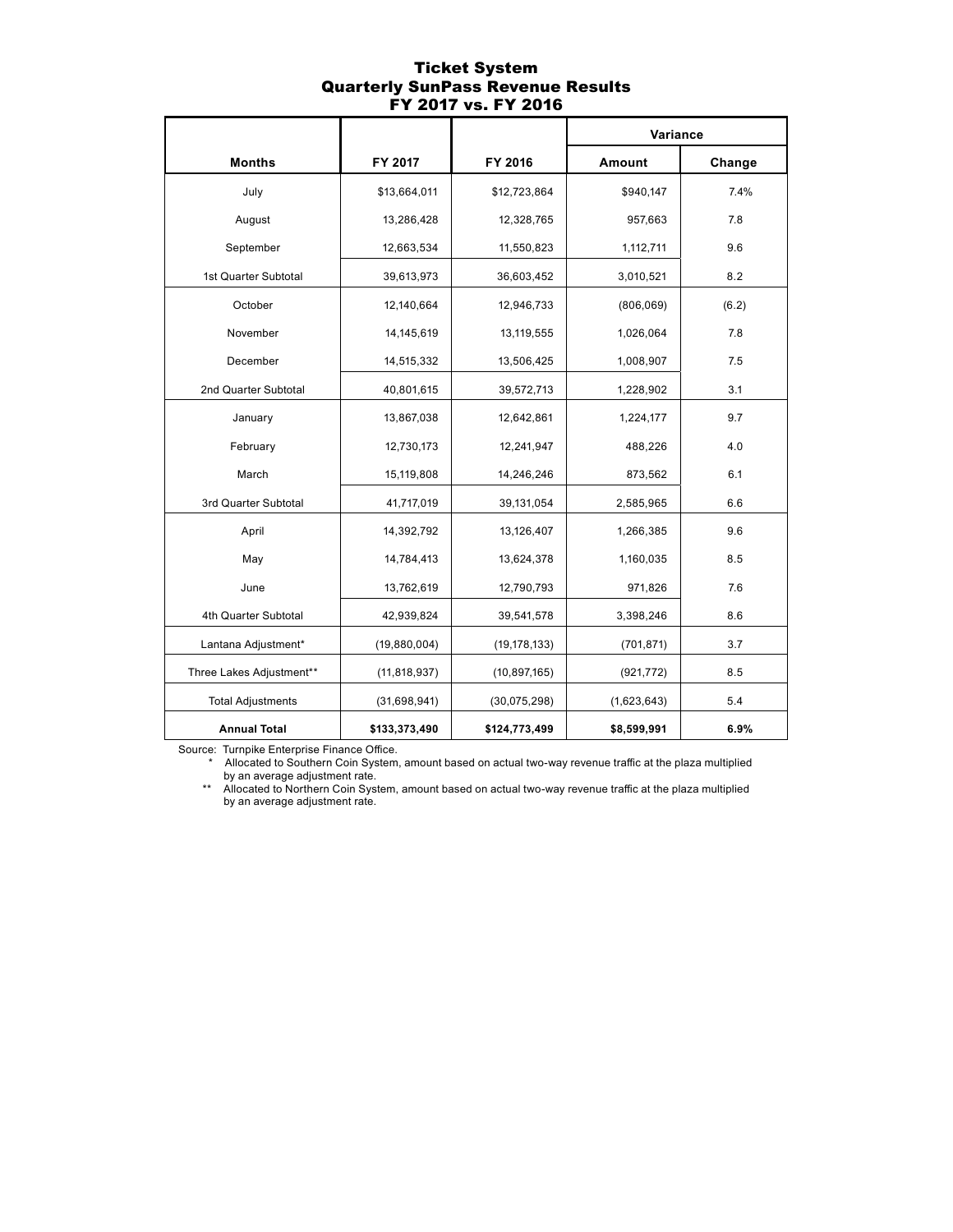### Northern Coin System SunPass Transactions and Participation FY 2017

|               | <b>Number of Transactions</b> |                    |              |                                 |
|---------------|-------------------------------|--------------------|--------------|---------------------------------|
| <b>Month</b>  | <b>SunPass</b>                | <b>Non-SunPass</b> | <b>Total</b> | <b>SunPass</b><br>Participation |
| July, 2016    | 5,315,612                     | 1,959,229          | 7,274,841    | 73.1%                           |
| August        | 5,497,958                     | 1,635,382          | 7,133,340    | 77.1                            |
| September     | 5,267,229                     | 1,543,832          | 6,811,061    | 77.3                            |
| October       | 5,377,969                     | 1,745,780          | 7,123,749    | 75.5                            |
| November      | 5,537,115                     | 1,712,202          | 7,249,317    | 76.4                            |
| December      | 5,751,462                     | 1,888,455          | 7,639,917    | 75.3                            |
| January, 2017 | 5,590,525                     | 1,658,053          | 7,248,578    | 77.1                            |
| February      | 5,301,422                     | 1,576,002          | 6,877,424    | 77.1                            |
| March         | 6,166,171                     | 2,039,608          | 8,205,779    | 75.1                            |
| April         | 5,836,531                     | 1,785,052          | 7,621,583    | 76.6                            |
| May           | 6,029,502                     | 1,727,792          | 7,757,294    | 77.7                            |
| June          | 5,751,002                     | 1,819,828          | 7,570,830    | 76.0                            |
| <b>Total</b>  | 67,422,498                    | 21,091,215         | 88,513,713   | 76.2%                           |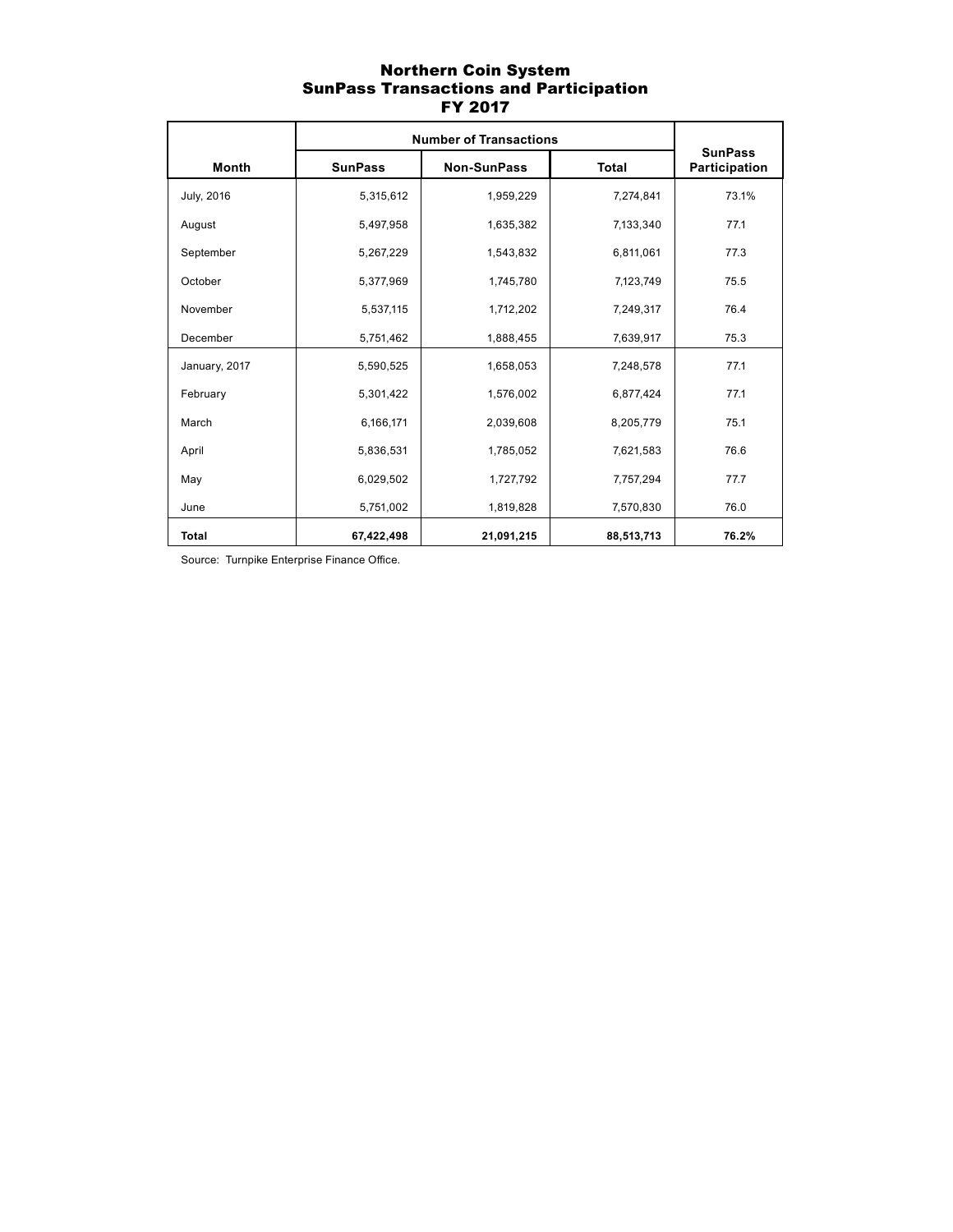### Northern Coin System Quarterly SunPass Revenue Results FY 2017 vs. FY 2016

|                          |               |              | Variance     |        |
|--------------------------|---------------|--------------|--------------|--------|
| <b>Months</b>            | FY 2017       | FY 2016      | Amount       | Change |
| July                     | \$7,694,723   | \$6,799,496  | \$895,227    | 13.2%  |
| August                   | 7,898,914     | 6,721,961    | 1,176,953    | 17.5   |
| September                | 7,520,459     | 6,587,574    | 932,885      | 14.2   |
| 1st Quarter Subtotal     | 23,114,096    | 20,109,031   | 3,005,065    | 14.9   |
| October                  | \$7,126,668   | 7,192,431    | (65, 763)    | (0.9)  |
| November                 | 8,078,937     | 7,062,491    | 1,016,446    | 14.4   |
| December                 | 8,242,442     | 7,301,103    | 941,339      | 12.9   |
| 2nd Quarter Subtotal     | 23,448,047    | 21,556,025   | 1,892,022    | 8.8    |
| January                  | \$8,003,421   | 6,862,367    | 1,141,054    | 16.6   |
| February                 | 7,612,475     | 6,947,505    | 664,970      | 9.6    |
| March                    | 8,919,877     | 7,895,382    | 1,024,495    | 13.0   |
| 3rd Quarter Subtotal     | 24,535,773    | 21,705,254   | 2,830,519    | 13.0   |
| April                    | \$8,439,083   | 7,462,633    | 976,450      | 13.1   |
| May                      | 8,712,041     | 7,607,547    | 1,104,494    | 14.5   |
| June                     | 8,399,931     | 7,533,577    | 866,354      | 11.5   |
| 4th Quarter Subtotal     | 25,551,055    | 22,603,757   | 2,947,298    | 13.0   |
| Three Lakes Adjustment * | 11,818,937    | 10,897,165   | 921,772      | 8.5    |
| <b>Annual Total</b>      | \$108,467,908 | \$96,871,232 | \$11,596,676 | 12.0%  |

Source: Turnpike Enterprise Finance Office.

\* Amount based on actual two-way revenue traffic at the plaza multiplied by an average adjustment rate.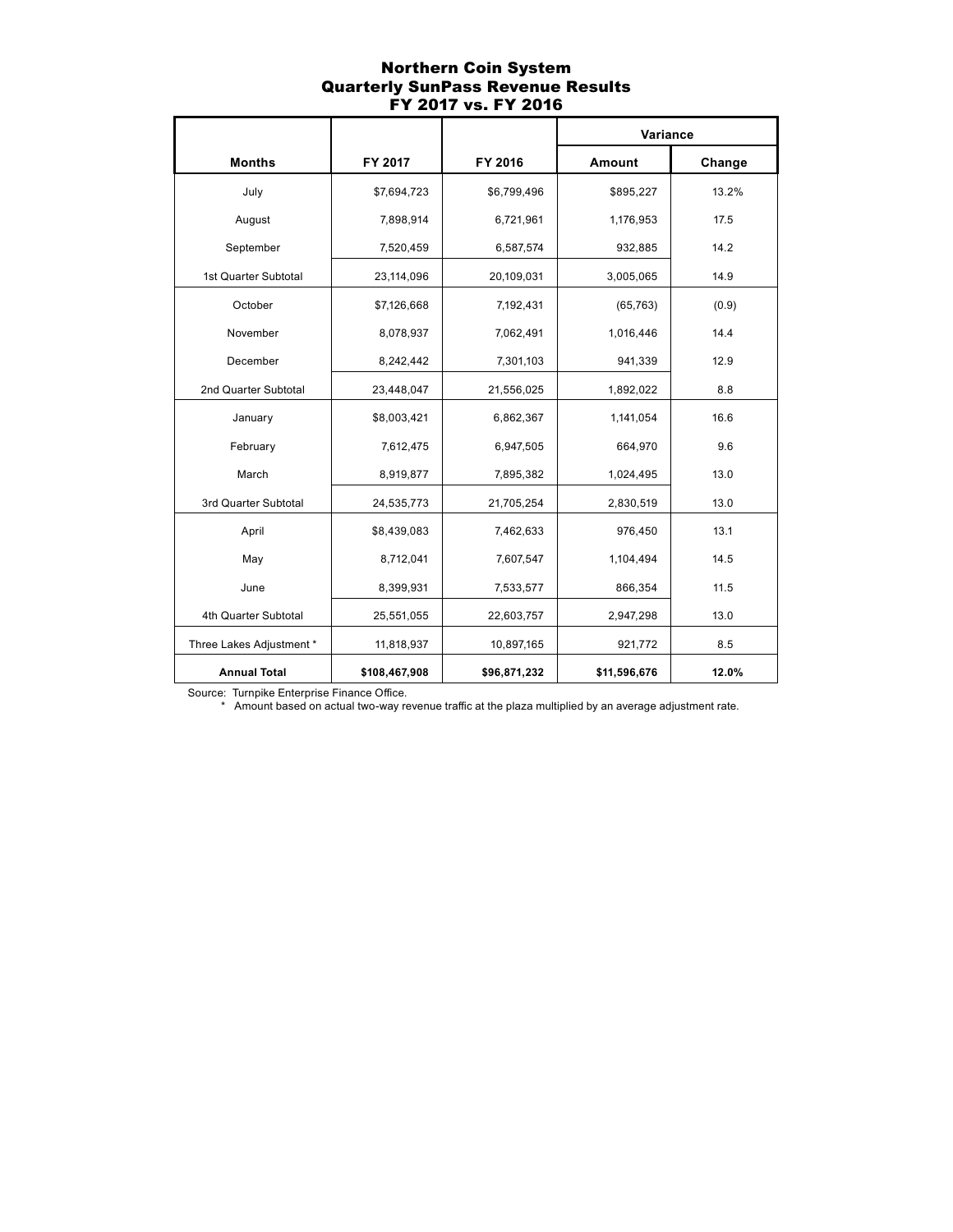### Beachline West Expressway SunPass Transactions and Participation FY 2017

|               | <b>Number of Transactions</b> |                    |              |                                 |
|---------------|-------------------------------|--------------------|--------------|---------------------------------|
| Month         | <b>SunPass</b>                | <b>Non-SunPass</b> | <b>Total</b> | <b>SunPass</b><br>Participation |
| July, 2016    | 1,989,978                     | 678,140            | 2,668,118    | 74.6%                           |
| August        | 1,982,261                     | 614,235            | 2,596,496    | 76.3                            |
| September     | 1,945,519                     | 562,190            | 2,507,709    | 77.6                            |
| October       | 2,001,627                     | 636,149            | 2,637,776    | 75.9                            |
| November      | 2,034,907                     | 616,627            | 2,651,534    | 76.7                            |
| December      | 2,074,157                     | 666.035            | 2,740,192    | 75.7                            |
| January, 2017 | 2,115,545                     | 636,832            | 2,752,377    | 76.9                            |
| February      | 2,050,184                     | 596,629            | 2,646,813    | 77.5                            |
| March         | 2,362,638                     | 720,286            | 3,082,924    | 76.6                            |
| April         | 2,183,257                     | 657,663            | 2,840,920    | 76.9                            |
| May           | 2,269,018                     | 631,976            | 2,900,994    | 78.2                            |
| June          | 2,122,911                     | 613,511            | 2,736,422    | 77.6                            |
| <b>Total</b>  | 25,132,002                    | 7,630,273          | 32,762,275   | 76.7%                           |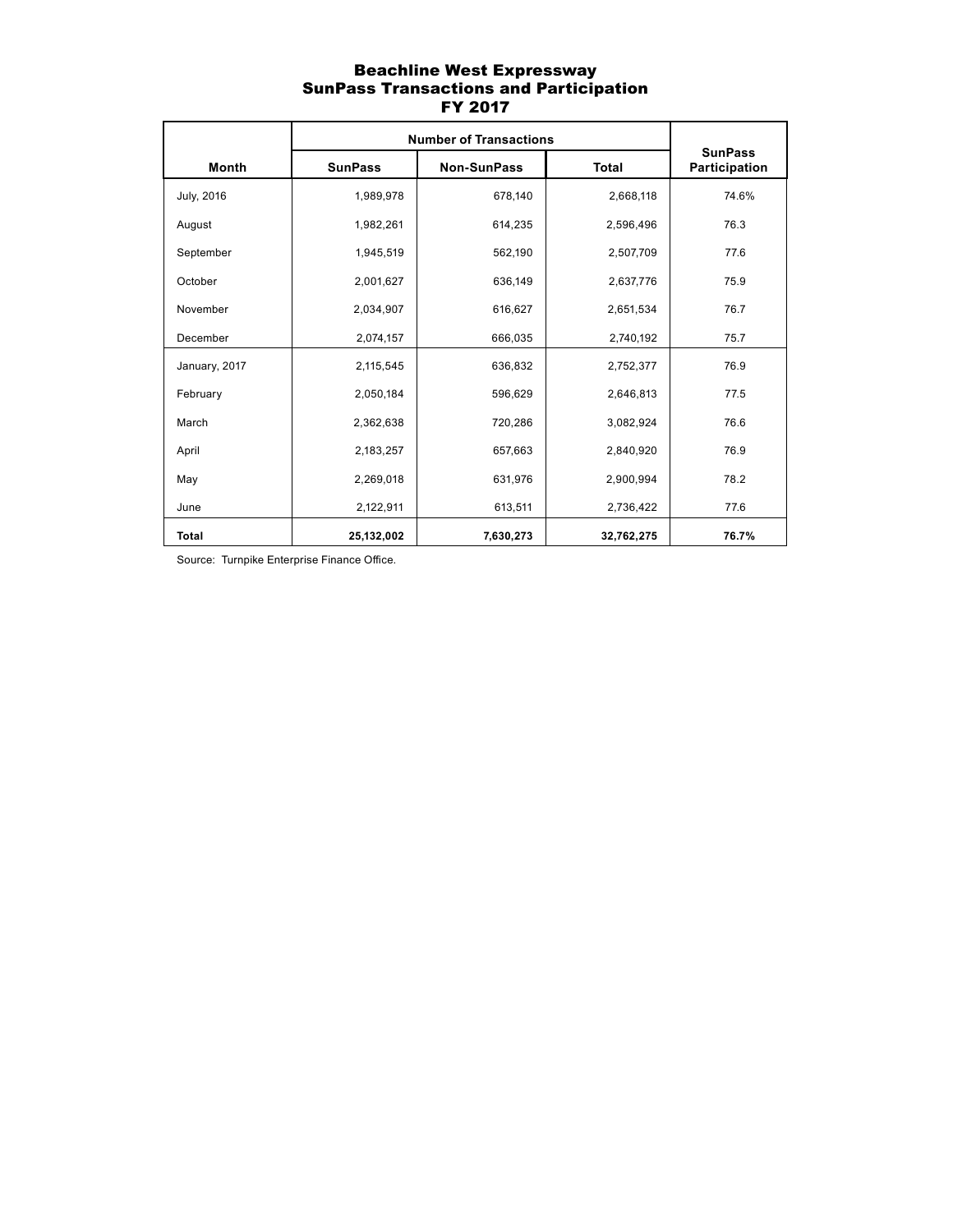## Beachline West Expressway Quarterly Sunpass Revenue Results FY 2017 vs. FY 2016

|                      |              |              | Variance   |        |
|----------------------|--------------|--------------|------------|--------|
| <b>Months</b>        | FY 2017      | FY 2016      | Amount     | Change |
| July                 | \$1,637,923  | \$1,580,354  | \$57,569   | 3.6%   |
| August               | 1,591,720    | 1,515,503    | 76,217     | 5.0    |
| September            | 1,569,499    | 1,501,792    | 67,707     | 4.5    |
| 1st Quarter Subtotal | 4,799,142    | 4,597,649    | 201,493    | 4.4    |
| October              | \$1,481,070  | 1,645,807    | (164, 737) | (10.0) |
| November             | 1,618,700    | 1,571,823    | 46,877     | 3.0    |
| December             | 1,655,931    | 1,654,106    | 1,825      | 0.1    |
| 2nd Quarter Subtotal | 4,755,701    | 4,871,736    | (116, 035) | (2.4)  |
| January              | \$1,681,724  | 1,623,627    | 58,097     | 3.6    |
| February             | 1,640,292    | 1,665,287    | (24, 995)  | (1.5)  |
| March                | 1,879,840    | 1,780,715    | 99,125     | 5.6    |
| 3rd Quarter Subtotal | 5,201,856    | 5,069,629    | 132,227    | 2.6    |
| April                | \$1,745,328  | 1,661,916    | 83,412     | 5.0    |
| May                  | 1,802,645    | 1,664,882    | 137,763    | 8.3    |
| June                 | 1,657,133    | 1,563,044    | 94,089     | 6.0    |
| 4th Quarter Subtotal | 5,205,106    | 4,889,842    | 315,264    | 6.4    |
| <b>Annual Total</b>  | \$19,961,805 | \$19,428,856 | \$532,949  | 2.7%   |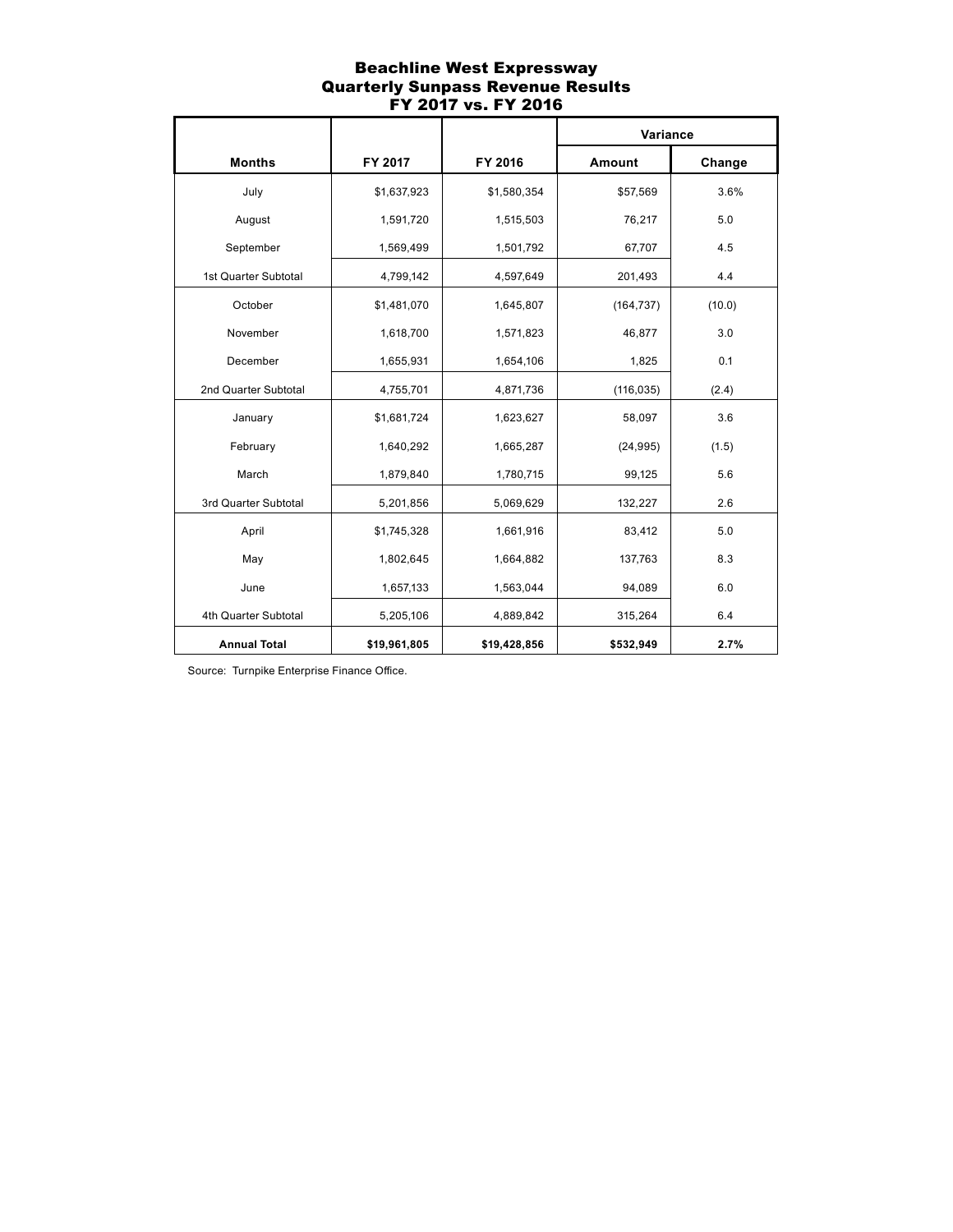### Sawgrass Expressway SunPass Transactions and Participation FY 2017

|               | <b>Number of Transactions</b> |                    |              |                                 |
|---------------|-------------------------------|--------------------|--------------|---------------------------------|
| <b>Month</b>  | <b>SunPass</b>                | <b>Non-SunPass</b> | <b>Total</b> | <b>SunPass</b><br>Participation |
| July, 2016    | 6,107,678                     | 856,780            | 6,964,458    | 87.7%                           |
| August        | 6,463,558                     | 884,521            | 7,348,079    | 88.0                            |
| September     | 6,259,914                     | 855,711            | 7,115,625    | 88.0                            |
| October       | 6,349,385                     | 807,575            | 7,156,960    | 88.7                            |
| November      | 6,499,923                     | 891,955            | 7,391,878    | 87.9                            |
| December      | 6,783,160                     | 958,288            | 7,741,448    | 87.6                            |
| January, 2017 | 6,659,873                     | 893,329            | 7,553,202    | 88.2                            |
| February      | 6,382,252                     | 837,648            | 7,219,900    | 88.4                            |
| March         | 7,308,152                     | 942,529            | 8,250,681    | 88.6                            |
| April         | 6,683,035                     | 857,423            | 7,540,458    | 88.6                            |
| May           | 7,003,314                     | 885,127            | 7,888,441    | 88.8                            |
| June          | 6,540,897                     | 838,853            | 7,379,750    | 88.6                            |
| <b>Total</b>  | 79,041,141                    | 10,509,739         | 89,550,880   | 88.3%                           |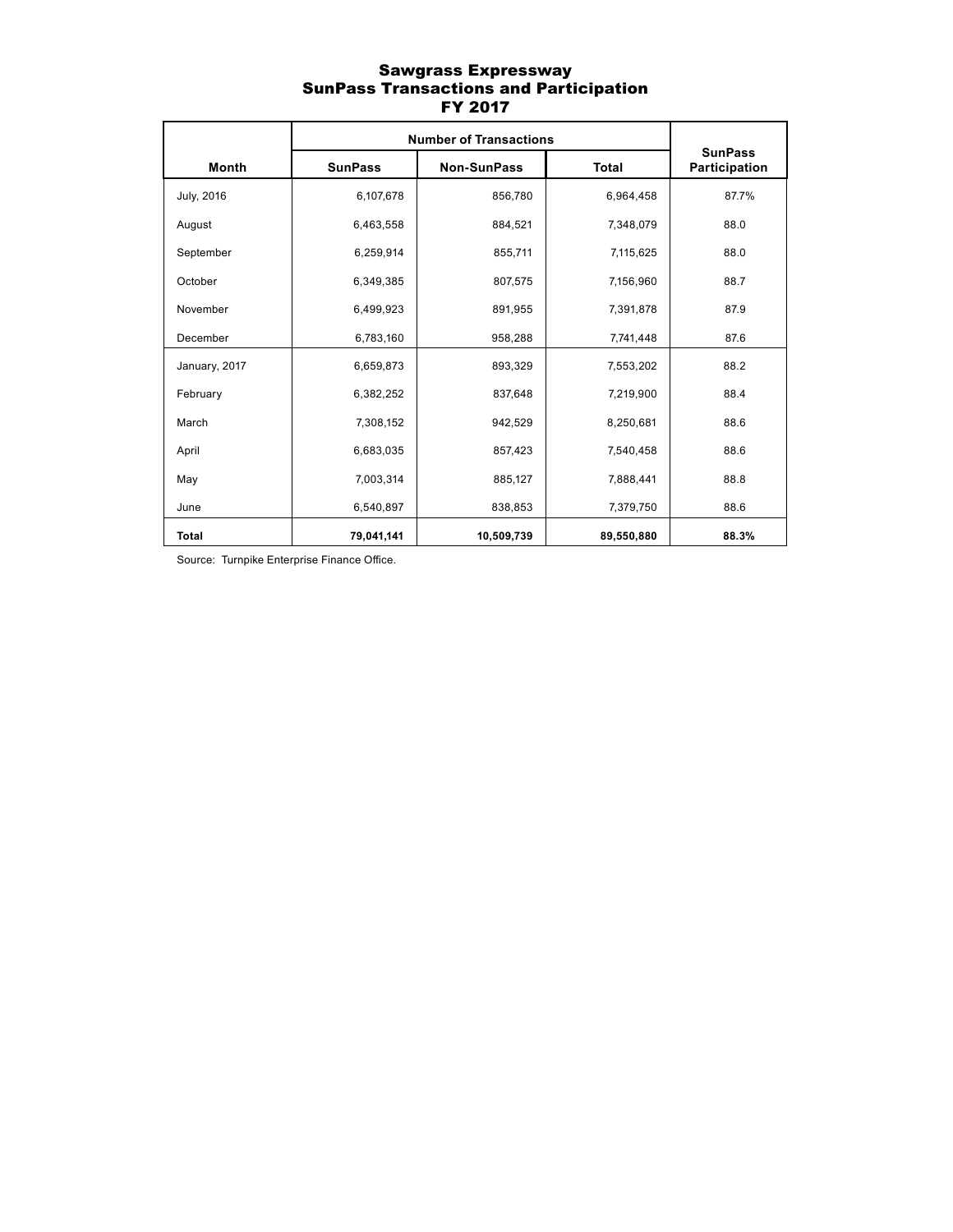#### Sawgrass Expressway Quarterly SunPass Revenue Results FY 2017 vs. FY 2016

|                      |              |              | Variance    |        |
|----------------------|--------------|--------------|-------------|--------|
| <b>Months</b>        | FY 2017      | FY 2016      | Amount      | Change |
| July                 | 6,049,088    | 5,829,114    | \$219,974   | 3.8%   |
| August               | 6,398,378    | 5,862,451    | 535,927     | 9.1    |
| September            | 6,168,093    | 5,685,584    | 482,509     | 8.5    |
| 1st Quarter Subtotal | 18,615,559   | 17,377,149   | 1,238,410   | 7.1    |
| October              | 5,654,497    | 6,167,310    | (512, 813)  | (8.3)  |
| November             | 6,433,758    | 5,899,839    | 533,919     | 9.0    |
| December             | 6,693,007    | 6,247,845    | 445,162     | 7.1    |
| 2nd Quarter Subtotal | 18,781,262   | 18,314,994   | 466,268     | 2.5    |
| January              | 6,583,621    | 6,133,076    | 450,545     | 7.3    |
| February             | 6,295,022    | 6,203,061    | 91,961      | 1.5    |
| March                | 7,197,225    | 6,677,469    | 519,756     | 7.8    |
| 3rd Quarter Subtotal | 20,075,868   | 19,013,606   | 1,062,262   | 5.6    |
| April                | 6,578,392    | 6,367,968    | 210,424     | 3.3    |
| May                  | 6,895,997    | 6,369,038    | 526,959     | 8.3    |
| June                 | 6,448,412    | 6,127,437    | 320,975     | 5.2    |
| 4th Quarter Subtotal | 19,922,801   | 18,864,443   | 1,058,358   | 5.6    |
| <b>Annual Total</b>  | \$77,395,490 | \$73,570,192 | \$3,825,298 | 5.2%   |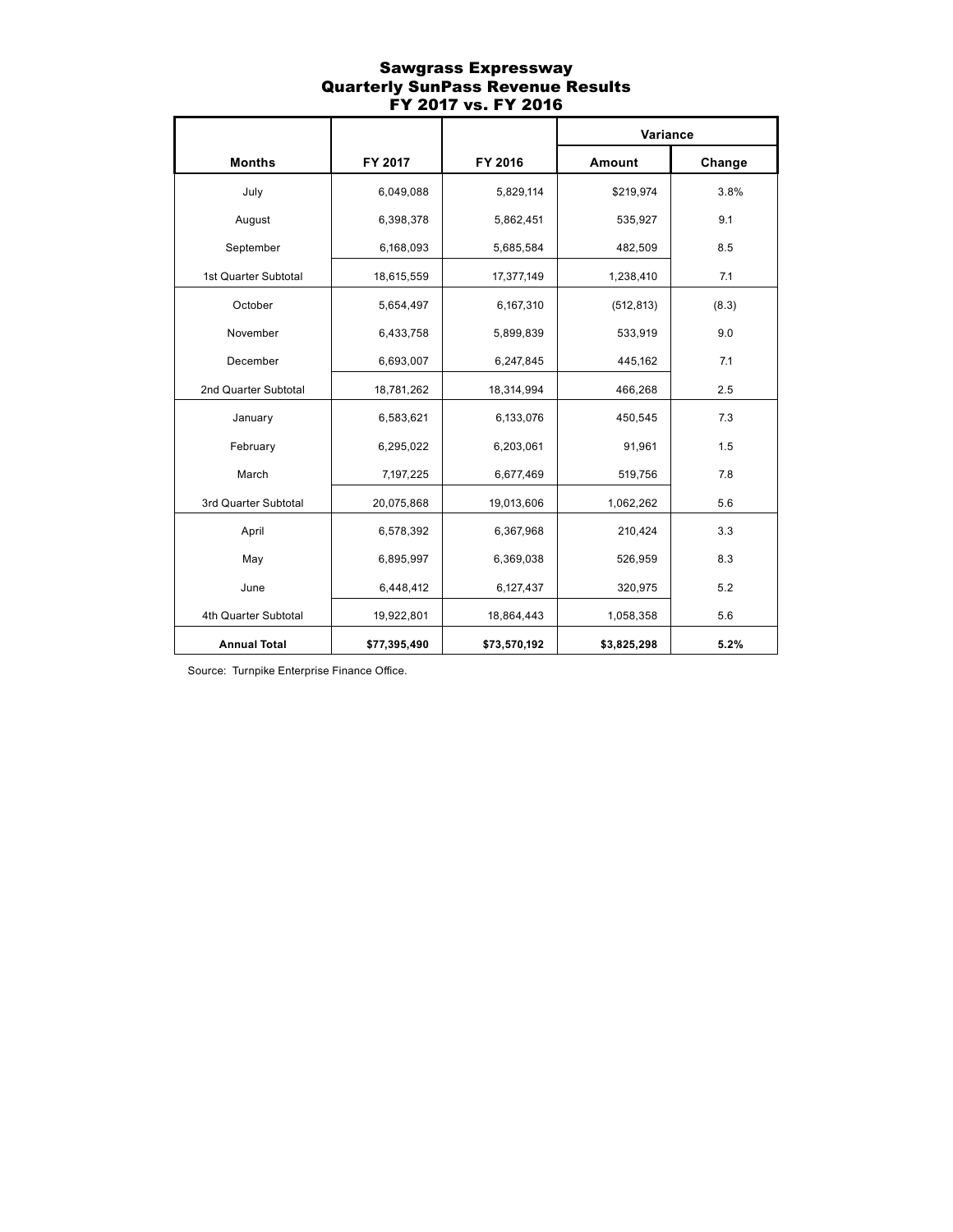### Seminole Expressway SunPass Transactions and Participation FY 2017

|               | <b>Number of Transactions</b> |                    |              |                                 |
|---------------|-------------------------------|--------------------|--------------|---------------------------------|
| Month         | <b>SunPass</b>                | <b>Non-SunPass</b> | <b>Total</b> | <b>SunPass</b><br>Participation |
| July, 2016    | 2,707,638                     | 612,488            | 3,320,126    | 81.6%                           |
| August        | 2,880,583                     | 603,912            | 3,484,495    | 82.7                            |
| September     | 2,770,198                     | 559,486            | 3,329,684    | 83.2                            |
| October       | 2,779,585                     | 602,162            | 3,381,747    | 82.2                            |
| November      | 2,828,082                     | 600,319            | 3,428,401    | 82.5                            |
| December      | 2,922,611                     | 651,890            | 3,574,501    | 81.8                            |
| January, 2017 | 2,868,749                     | 598,843            | 3,467,592    | 82.7                            |
| February      | 2,752,366                     | 554,452            | 3,306,818    | 83.2                            |
| March         | 3,156,045                     | 679,598            | 3,835,643    | 82.3                            |
| April         | 3,012,709                     | 630,849            | 3,643,558    | 82.7                            |
| May           | 3,107,632                     | 634,142            | 3,741,774    | 83.1                            |
| June          | 2,935,067                     | 617,610            | 3,552,677    | 82.6                            |
| <b>Total</b>  | 34,721,265                    | 7,345,751          | 42,067,016   | 82.5%                           |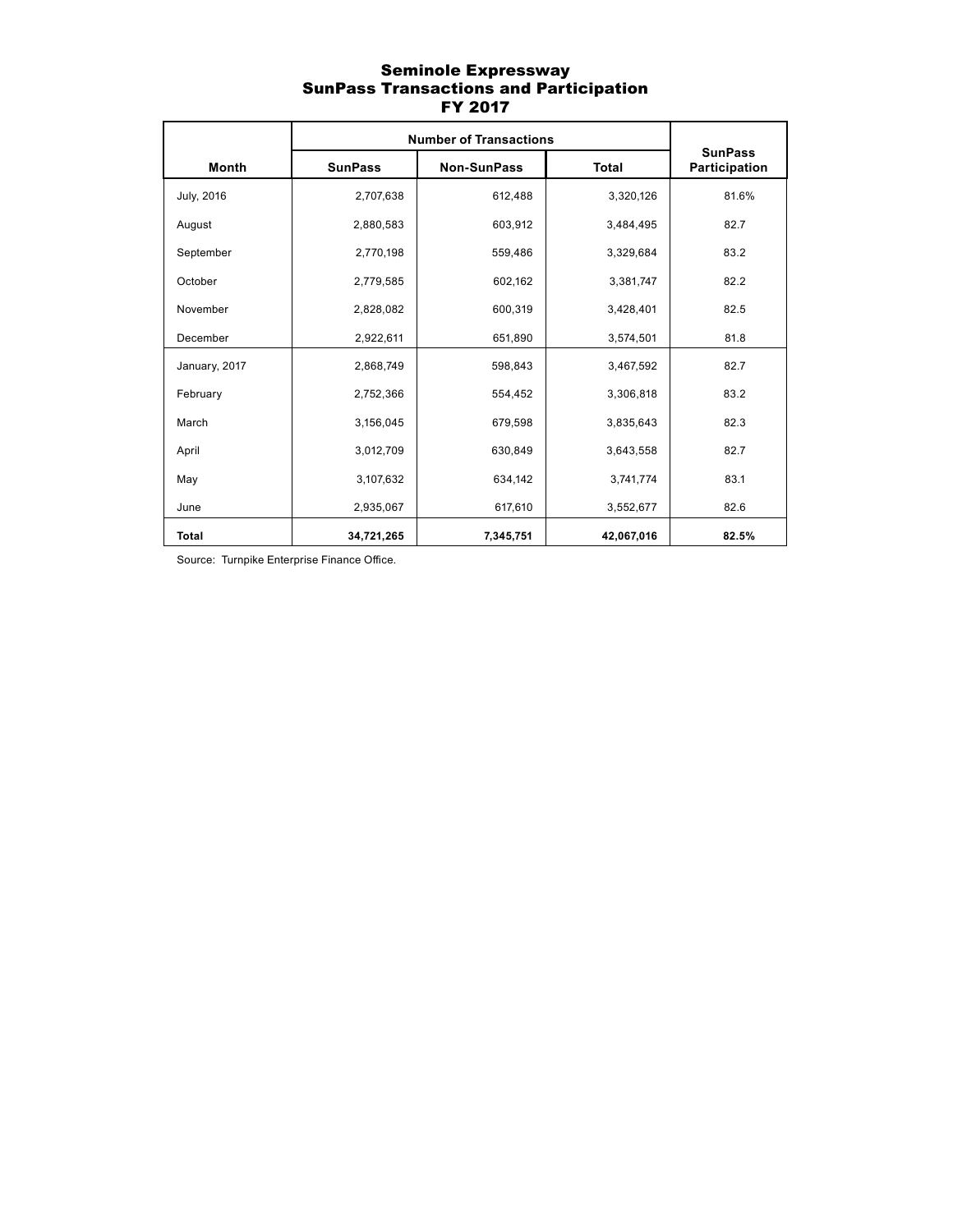### Seminole Expressway Quarterly SunPass Revenue Results FY 2017 vs. FY 2016

|                      |              |              | Variance    |        |
|----------------------|--------------|--------------|-------------|--------|
| <b>Months</b>        | FY 2017      | FY 2016      | Amount      | Change |
| July                 | \$3,588,230  | \$3,373,946  | \$214,284   | 6.4%   |
| August               | 3,809,463    | 3,355,935    | 453,528     | 13.5   |
| September            | 3,647,529    | 3,321,107    | 326,422     | 9.8    |
| 1st Quarter Subtotal | 11,045,222   | 10,050,988   | 994,234     | 9.9    |
| October              | 3,409,636    | 3,611,597    | (201, 961)  | (5.6)  |
| November             | 3,728,232    | 3,320,696    | 407,536     | 12.3   |
| December             | 3,815,442    | 3,524,455    | 290,987     | 8.3    |
| 2nd Quarter Subtotal | 10,953,310   | 10,456,748   | 496,562     | 4.7    |
| January              | 3,791,304    | 3,375,233    | 416,071     | 12.3   |
| February             | 3,686,706    | 3,510,794    | 175,912     | 5.0    |
| March                | 4,225,945    | 3,891,548    | 334,397     | 8.6    |
| 3rd Quarter Subtotal | 11,703,955   | 10,777,575   | 926,380     | 8.6    |
| April                | 4,007,462    | 3,696,606    | 310,856     | 8.4    |
| May                  | 4,147,686    | 3,748,831    | 398,855     | 10.6   |
| June                 | 3,948,771    | 3,632,447    | 316,324     | 8.7    |
| 4th Quarter Subtotal | 12,103,919   | 11,077,884   | 1,026,035   | 9.3    |
| <b>Annual Total</b>  | \$45,806,406 | \$42,363,195 | \$3,443,211 | 8.1%   |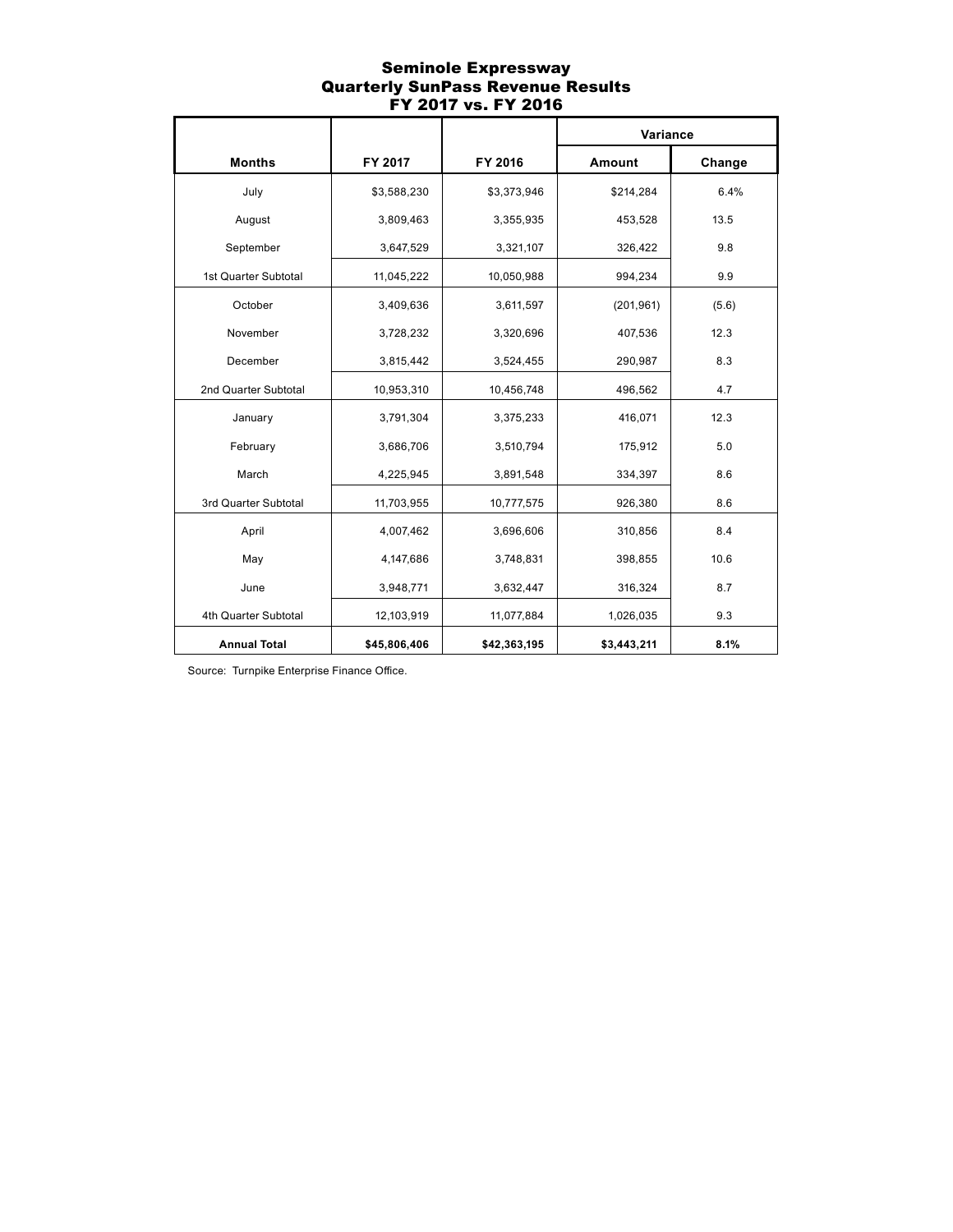### Veterans Expressway SunPass Transactions and Participation FY 2017

|               | <b>Number of Transactions</b> |                    |              |                                 |
|---------------|-------------------------------|--------------------|--------------|---------------------------------|
| Month         | <b>SunPass</b>                | <b>Non-SunPass</b> | <b>Total</b> | <b>SunPass</b><br>Participation |
| July, 2016    | 3,848,106                     | 837,024            | 4,685,130    | 82.1%                           |
| August        | 4,025,918                     | 817,518            | 4,843,436    | 83.1                            |
| September     | 3,868,015                     | 780,231            | 4,648,246    | 83.2                            |
| October       | 4,089,500                     | 840,823            | 4,930,323    | 82.9                            |
| November      | 4,043,613                     | 827,634            | 4,871,247    | 83.0                            |
| December      | 4,295,759                     | 907,557            | 5,203,316    | 82.6                            |
| January, 2017 | 4,223,491                     | 856,928            | 5,080,419    | 83.1                            |
| February      | 4,022,569                     | 810,498            | 4,833,067    | 83.2                            |
| March         | 4,548,998                     | 938,025            | 5,487,023    | 82.9                            |
| April         | 4,320,575                     | 876,383            | 5,196,958    | 83.1                            |
| May           | 4,503,651                     | 894,219            | 5,397,870    | 83.4                            |
| June          | 4,292,272                     | 851,512            | 5,143,784    | 83.4                            |
| <b>Total</b>  | 50,082,467                    | 10,238,352         | 60,320,819   | 83.0%                           |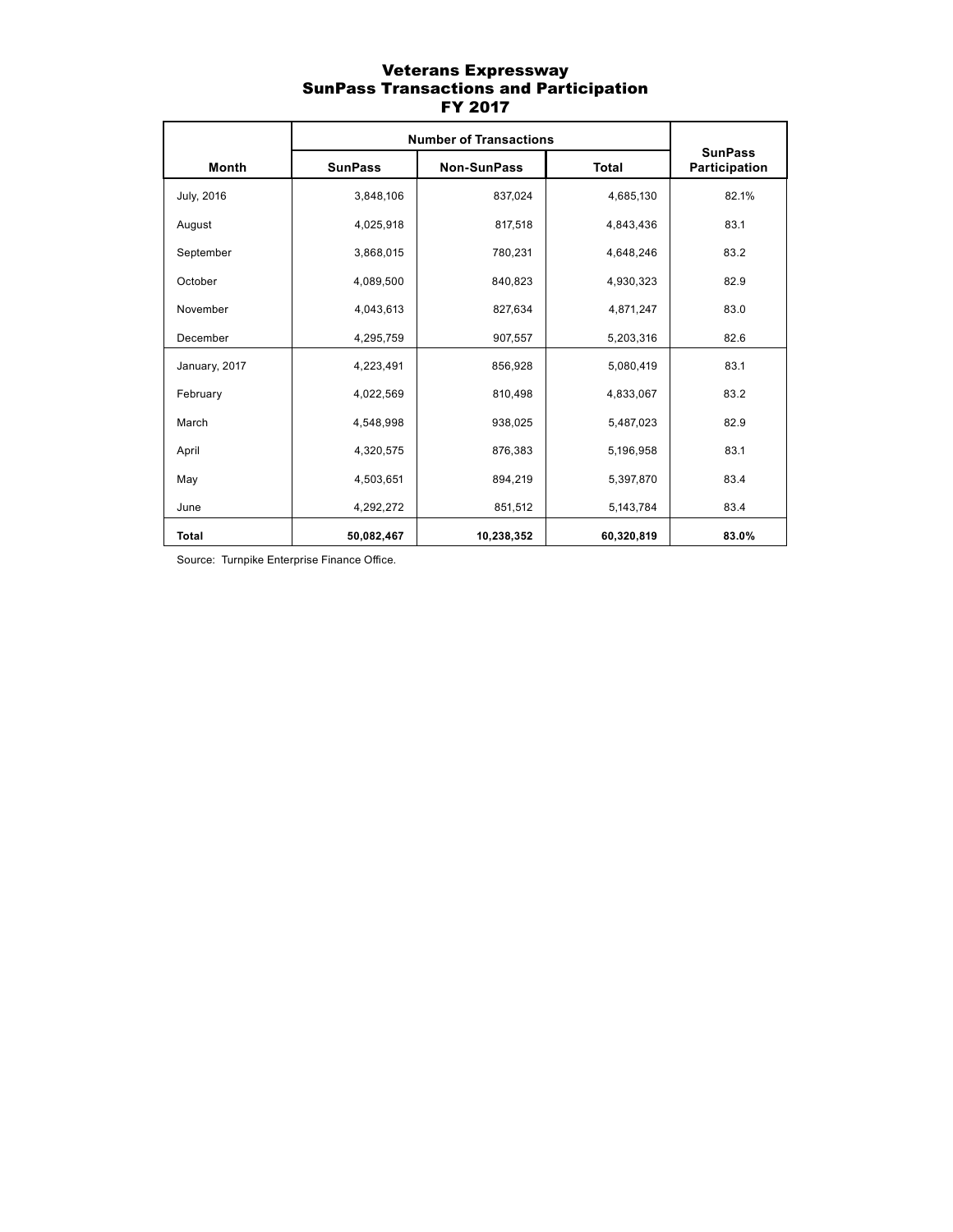### Veterans Expressway Quarterly SunPass Revenue Results FY 2017 vs. FY 2016

|                      |              |              | Variance    |        |
|----------------------|--------------|--------------|-------------|--------|
| <b>Months</b>        | FY 2017      | FY 2016      | Amount      | Change |
| July                 | \$3,336,999  | \$3,092,451  | \$244,548   | 7.9%   |
| August               | 3,470,608    | 3,163,297    | 307,311     | 9.7    |
| September            | 3,349,692    | 3,133,675    | 216,017     | 6.9    |
| 1st Quarter Subtotal | 10,157,299   | 9,389,423    | 767,876     | 8.2    |
| October              | \$3,551,466  | 3,354,349    | 197,117     | 5.9    |
| November             | 3,515,694    | 3,146,632    | 369,062     | 11.7   |
| December             | 3,717,198    | 3,429,672    | 287,526     | 8.4    |
| 2nd Quarter Subtotal | 10,784,358   | 9,930,653    | 853,705     | 8.6    |
| January              | \$3,663,552  | 3,199,546    | 464,006     | 14.5   |
| February             | 3,499,064    | 3,203,400    | 295,664     | 9.2    |
| March                | 3,903,034    | 3,495,457    | 407,577     | 11.7   |
| 3rd Quarter Subtotal | 11,065,650   | 9,898,403    | 1,167,247   | 11.8   |
| April                | \$3,744,655  | 3,399,871    | 344,784     | 10.1   |
| May                  | 3,918,505    | 3,398,644    | 519,861     | 15.3   |
| June                 | 3,735,141    | 3,319,241    | 415,900     | 12.5   |
| 4th Quarter Subtotal | 11,398,301   | 10,117,756   | 1,280,545   | 12.7   |
| <b>Annual Total</b>  | \$43,405,608 | \$39,336,235 | \$4,069,373 | 10.3%  |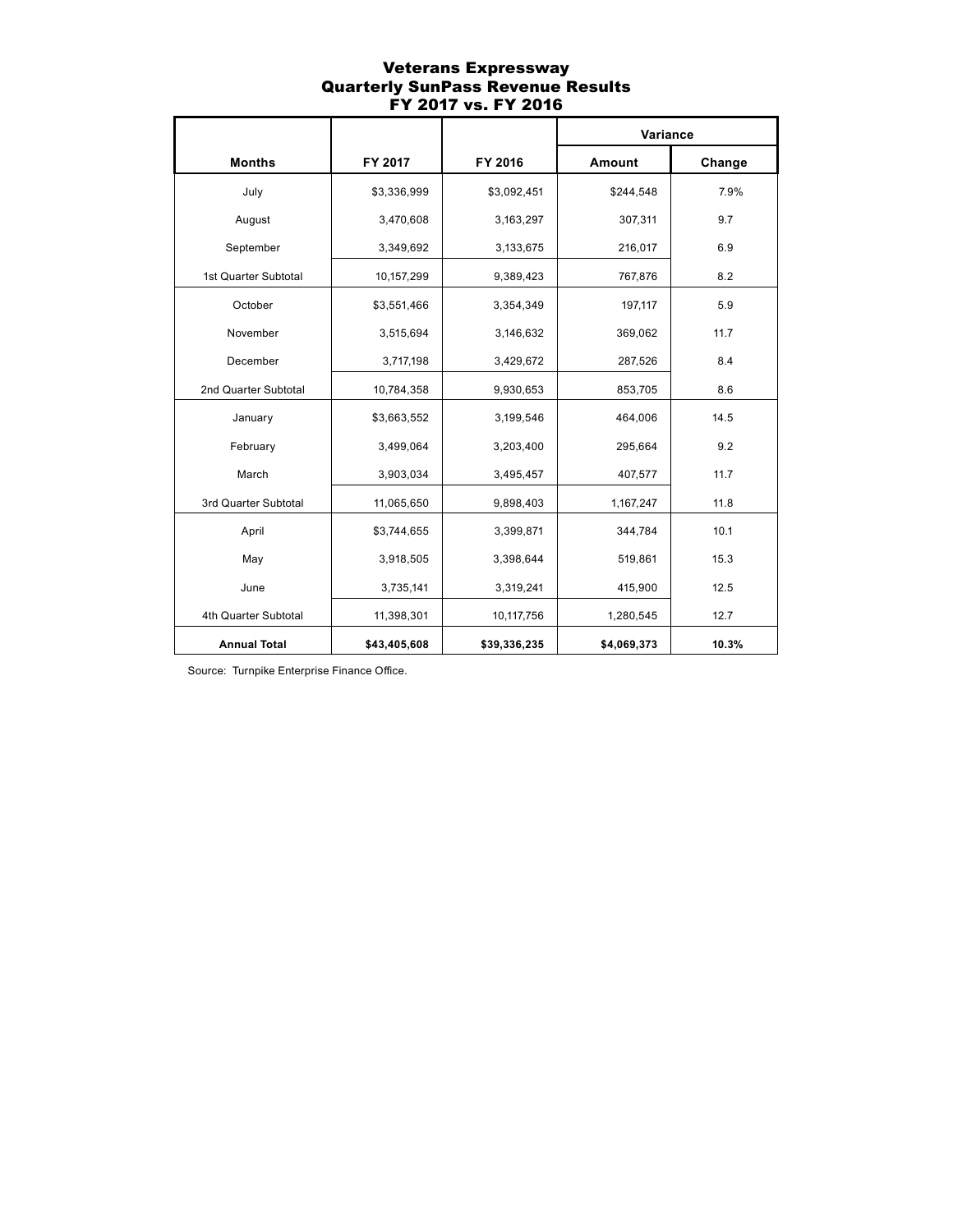# Southern Connector Extension SunPass Transactions and Participation FY 2017

|               | <b>Number of Transactions</b> |                    |              |                                 |
|---------------|-------------------------------|--------------------|--------------|---------------------------------|
| <b>Month</b>  | <b>SunPass</b>                | <b>Non-SunPass</b> | <b>Total</b> | <b>SunPass</b><br>Participation |
| July, 2016    | 1,018,295                     | 306,865            | 1,325,160    | 76.8%                           |
| August        | 968,172                       | 244,384            | 1,212,556    | 79.8                            |
| September     | 906,738                       | 200,114            | 1,106,852    | 81.9                            |
| October       | 966,145                       | 245,420            | 1,211,565    | 79.7                            |
| November      | 994,218                       | 233,506            | 1,227,724    | 81.0                            |
| December      | 1,096,751                     | 289,877            | 1,386,628    | 79.1                            |
| January, 2017 | 1,052,544                     | 246,995            | 1,299,539    | 81.0                            |
| February      | 1,016,780                     | 241,314            | 1,258,094    | 80.8                            |
| March         | 1,210,777                     | 312,382            | 1,523,159    | 79.5                            |
| April         | 1,160,286                     | 301,439            | 1,461,725    | 79.4                            |
| May           | 1,154,154                     | 258,703            | 1,412,857    | 81.7                            |
| June          | 1,100,833                     | 276,765            | 1,377,598    | 79.9                            |
| <b>Total</b>  | 12,645,693                    | 3,157,764          | 15,803,457   | 80.0%                           |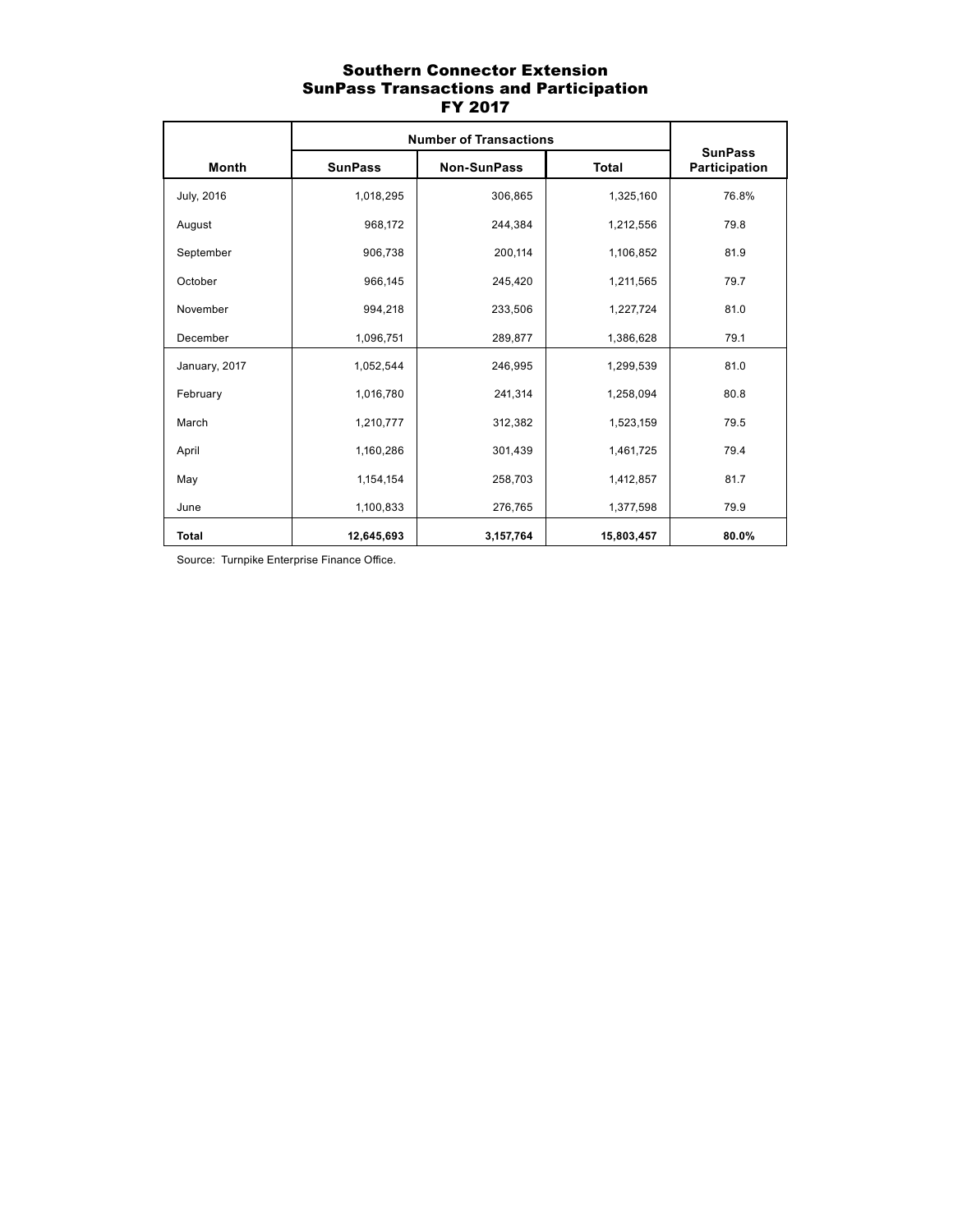## Southern Connector Extension Quarterly SunPass Revenue Results FY 2017 vs. FY 2016

|                      |             |             | Variance    |        |
|----------------------|-------------|-------------|-------------|--------|
| <b>Months</b>        | FY 2017     | FY 2016     | Amount      | Change |
| July                 | \$809,650   | \$672,317   | \$137,333   | 20.4%  |
| August               | 783,085     | 649,194     | 133,891     | 20.6   |
| September            | 729,907     | 596,088     | 133,819     | 22.4   |
| 1st Quarter Subtotal | 2,322,642   | 1,917,599   | 405,043     | 21.1   |
| October              | \$699,339   | 669,621     | 29,718      | 4.4    |
| November             | 792,226     | 653,783     | 138,443     | 21.2   |
| December             | 861,020     | 742,085     | 118,935     | 16.0   |
| 2nd Quarter Subtotal | 2,352,585   | 2,065,489   | 287,096     | 13.9   |
| January              | \$837,910   | 696,920     | 140,990     | 20.2   |
| February             | 808,958     | 705,178     | 103,780     | 14.7   |
| March                | 965,820     | 835,585     | 130,235     | 15.6   |
| 3rd Quarter Subtotal | 2,612,688   | 2,237,683   | 375,005     | 16.8   |
| April                | \$922,411   | 766,150     | 156,261     | 20.4   |
| May                  | 917,166     | 761,902     | 155,264     | 20.4   |
| June                 | 855,316     | 749,834     | 105,482     | 14.1   |
| 4th Quarter Subtotal | 2,694,893   | 2,277,886   | 417,007     | 18.3   |
| <b>Annual Total</b>  | \$9,982,808 | \$8,498,657 | \$1,484,151 | 17.5%  |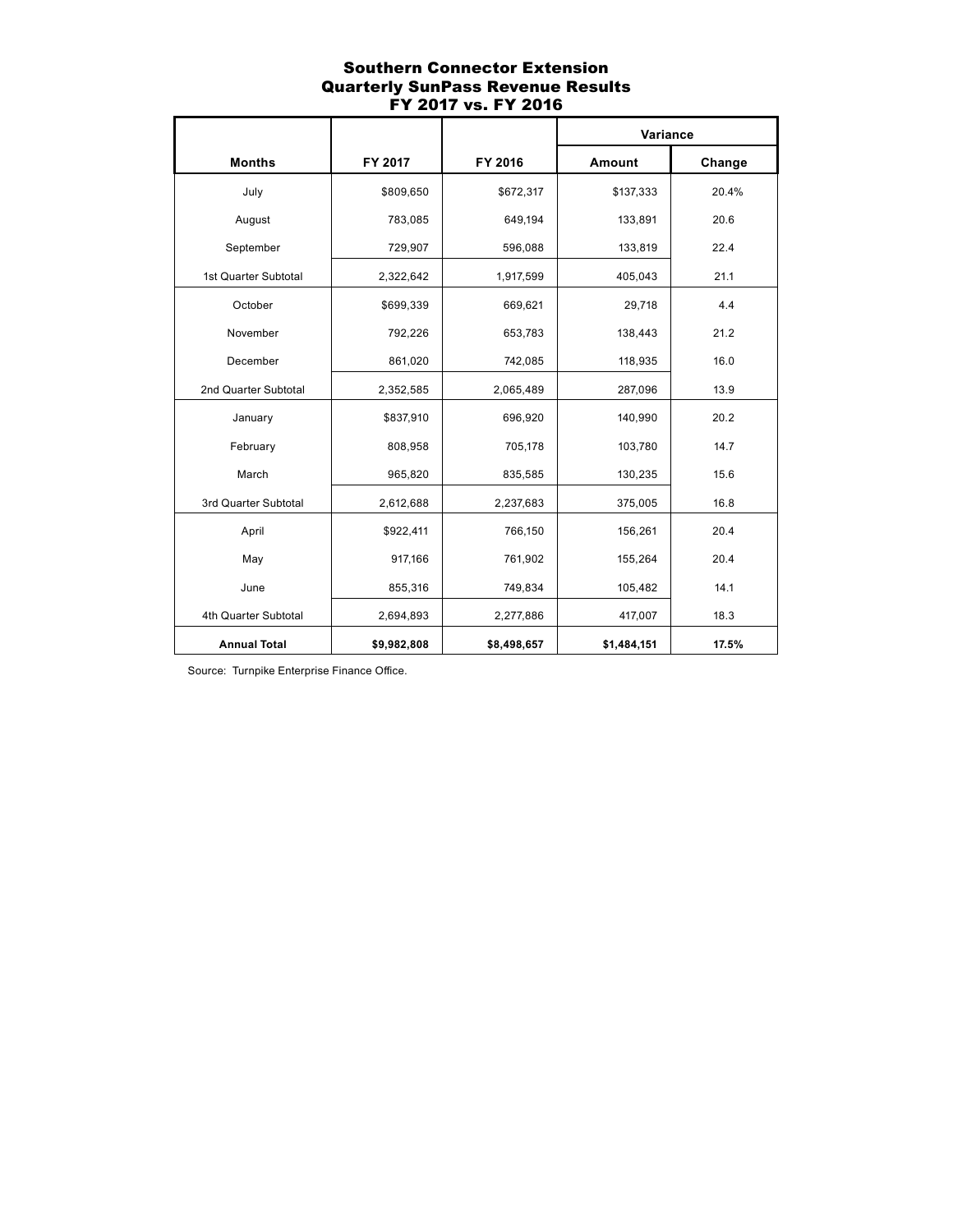## Polk Parkway SunPass Transactions and Participation FY 2017

|                   | <b>Number of Transactions</b> |                    |              |                                 |
|-------------------|-------------------------------|--------------------|--------------|---------------------------------|
| Month             | <b>SunPass</b>                | <b>Non-SunPass</b> | <b>Total</b> | <b>SunPass</b><br>Participation |
| <b>July, 2016</b> | 2,069,485                     | 644,636            | 2,714,121    | 76.2%                           |
| August            | 2,235,522                     | 632,996            | 2,868,518    | 77.9                            |
| September         | 2,159,783                     | 604,163            | 2,763,946    | 78.1                            |
| October           | 2,231,061                     | 677,696            | 2,908,757    | 76.7                            |
| November          | 2,212,265                     | 641,703            | 2,853,968    | 77.5                            |
| December          | 2,318,940                     | 687,759            | 3,006,699    | 77.1                            |
| January, 2017     | 2,311,108                     | 647,856            | 2,958,964    | 78.1                            |
| February          | 2,232,446                     | 643,977            | 2,876,423    | 77.6                            |
| March             | 2,563,796                     | 768,951            | 3,332,747    | 76.9                            |
| April             | 2,425,180                     | 697,076            | 3,122,256    | 77.7                            |
| May               | 2,473,217                     | 665,470            | 3,138,687    | 78.8                            |
| June              | 2,285,154                     | 611,663            | 2,896,817    | 78.9                            |
| <b>Total</b>      | 27,517,957                    | 7,923,946          | 35,441,903   | 77.6%                           |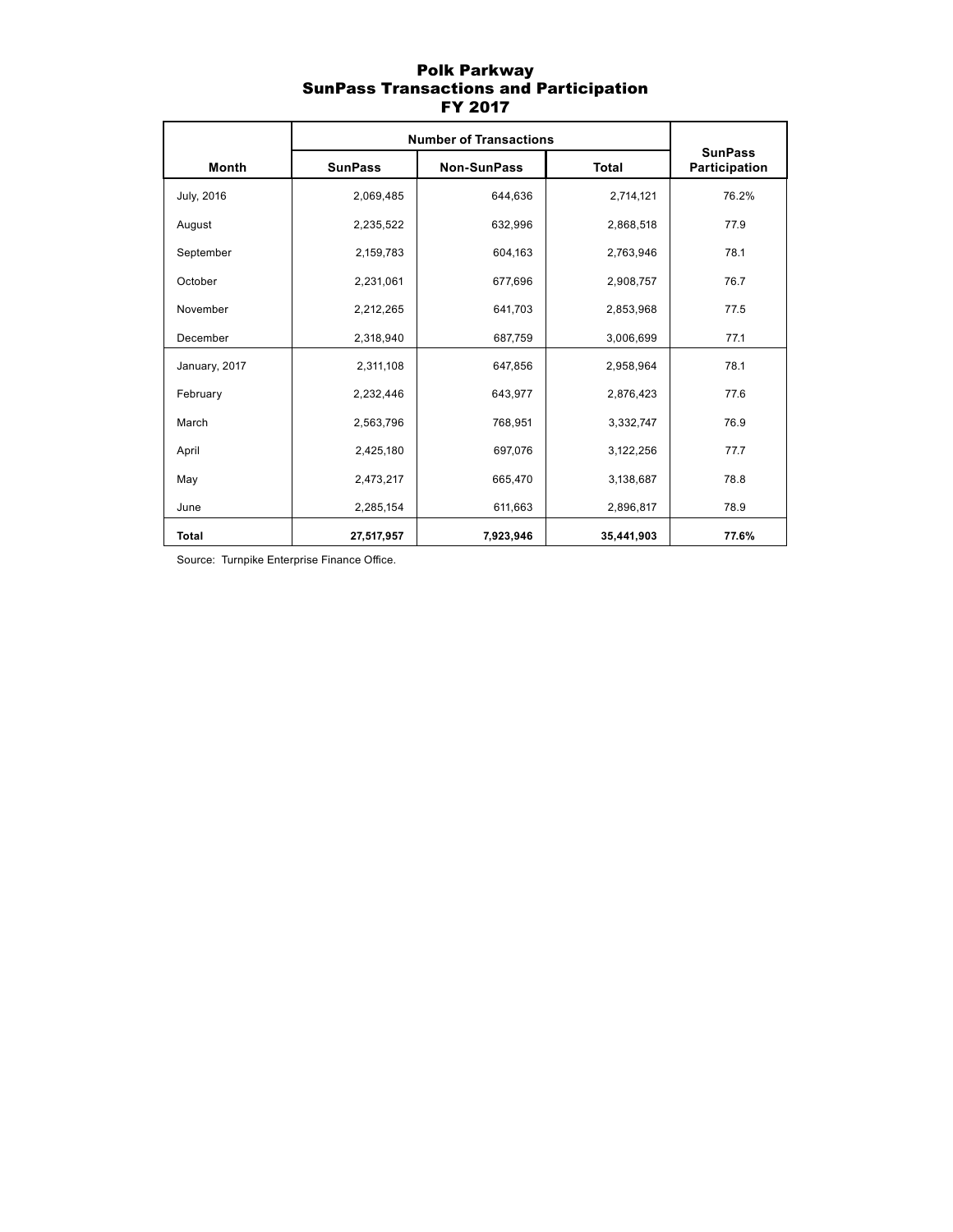### Polk Parkway Quarterly SunPass Revenue Results FY 2017 vs. FY 2016

|                      |              |              | Variance    |        |
|----------------------|--------------|--------------|-------------|--------|
| <b>Months</b>        | FY 2017      | FY 2016      | Amount      | Change |
| July                 | \$1,956,138  | \$1,792,400  | \$163,738   | 9.1%   |
| August               | 2,103,870    | 1,824,625    | 279,245     | 15.3   |
| September            | 2,030,007    | 1,825,670    | 204,337     | 11.2   |
| 1st Quarter Subtotal | 6,090,015    | 5,442,695    | 647,320     | 11.9   |
| October              | \$1,894,108  | 1,970,812    | (76, 704)   | (3.9)  |
| November             | 2,085,579    | 1,867,169    | 218,410     | 11.7   |
| December             | 2,189,364    | 2,004,952    | 184,412     | 9.2    |
| 2nd Quarter Subtotal | 6,169,051    | 5,842,933    | 326,118     | 5.6    |
| January              | \$2,180,328  | 1,915,104    | 265,224     | 13.8   |
| February             | 2,102,680    | 1,981,282    | 121,398     | 6.1    |
| March                | 2,428,034    | 2,179,389    | 248,645     | 11.4   |
| 3rd Quarter Subtotal | 6,711,042    | 6,075,775    | 635,267     | 10.5   |
| April                | \$2,280,295  | 2,084,114    | 196,181     | 9.4    |
| May                  | 2,344,823    | 2,077,322    | 267,501     | 12.9   |
| June                 | 2,168,104    | 2,017,515    | 150,589     | 7.5    |
| 4th Quarter Subtotal | 6,793,222    | 6,178,951    | 614,271     | 9.9    |
| <b>Annual Total</b>  | \$25,763,330 | \$23,540,354 | \$2,222,976 | 9.4%   |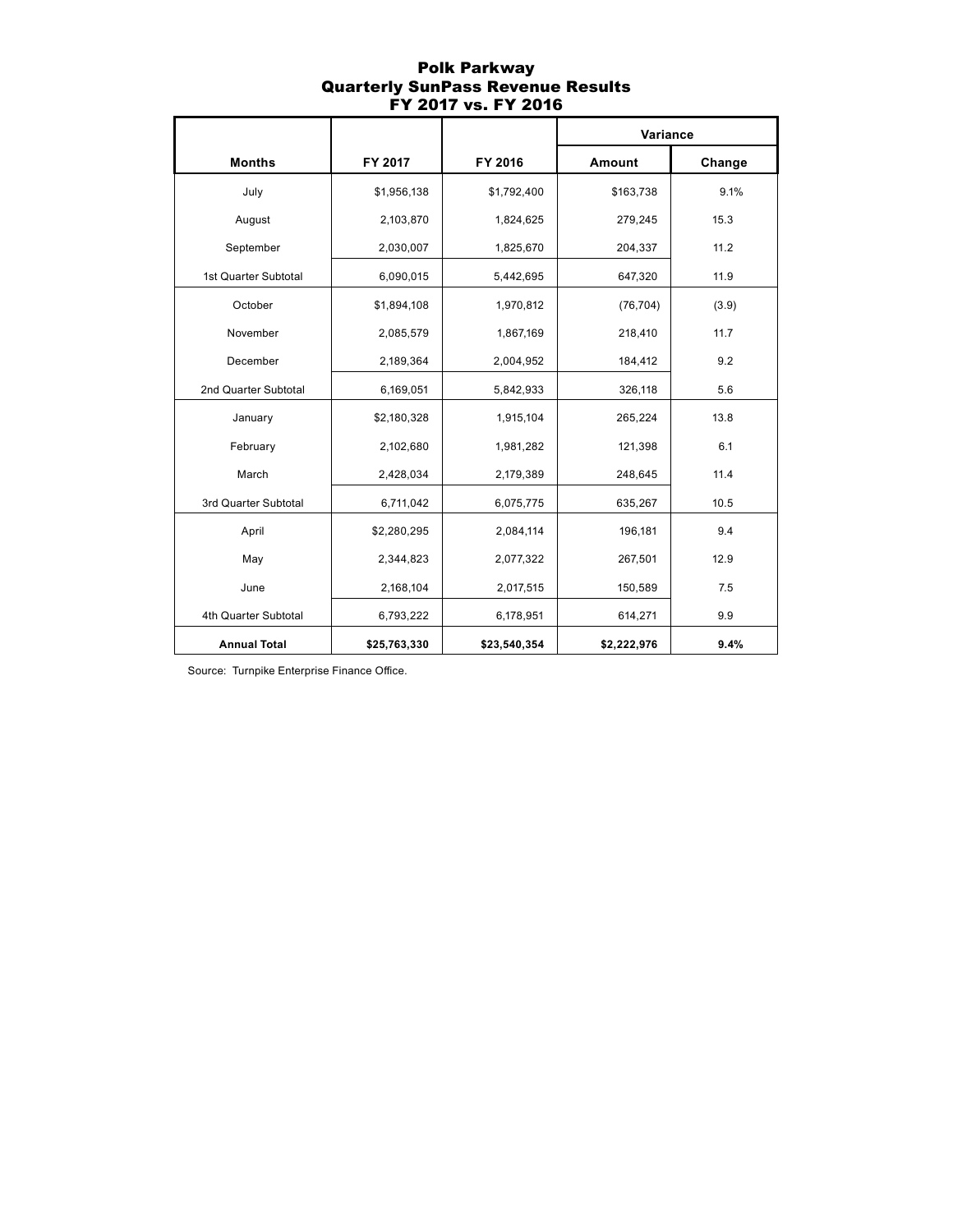### Suncoast Parkway SunPass Transactions and Participation FY 2017

|                   | <b>Number of Transactions</b> |                    |              |                                 |
|-------------------|-------------------------------|--------------------|--------------|---------------------------------|
| Month             | <b>SunPass</b>                | <b>Non-SunPass</b> | <b>Total</b> | <b>SunPass</b><br>Participation |
| <b>July, 2016</b> | 2,086,513                     | 544,309            | 2,630,822    | 79.3%                           |
| August            | 2,119,952                     | 506,110            | 2,626,062    | 80.7                            |
| September         | 2,040,532                     | 482,701            | 2,523,233    | 80.9                            |
| October           | 2,187,529                     | 535,340            | 2,722,869    | 80.3                            |
| November          | 2,162,286                     | 537,178            | 2,699,464    | 80.1                            |
| December          | 2,251,060                     | 581,302            | 2,832,362    | 79.5                            |
| January, 2017     | 2,169,699                     | 546,764            | 2,716,463    | 79.9                            |
| February          | 2,081,285                     | 522,114            | 2,603,399    | 79.9                            |
| March             | 2,411,085                     | 607,268            | 3,018,353    | 79.9                            |
| April             | 2,304,708                     | 577,209            | 2,881,917    | 80.0                            |
| May               | 2,325,299                     | 571,140            | 2,896,439    | 80.3                            |
| June              | 2,197,821                     | 546,145            | 2,743,966    | 80.1                            |
| <b>Total</b>      | 26,337,769                    | 6,557,580          | 32,895,349   | 80.1%                           |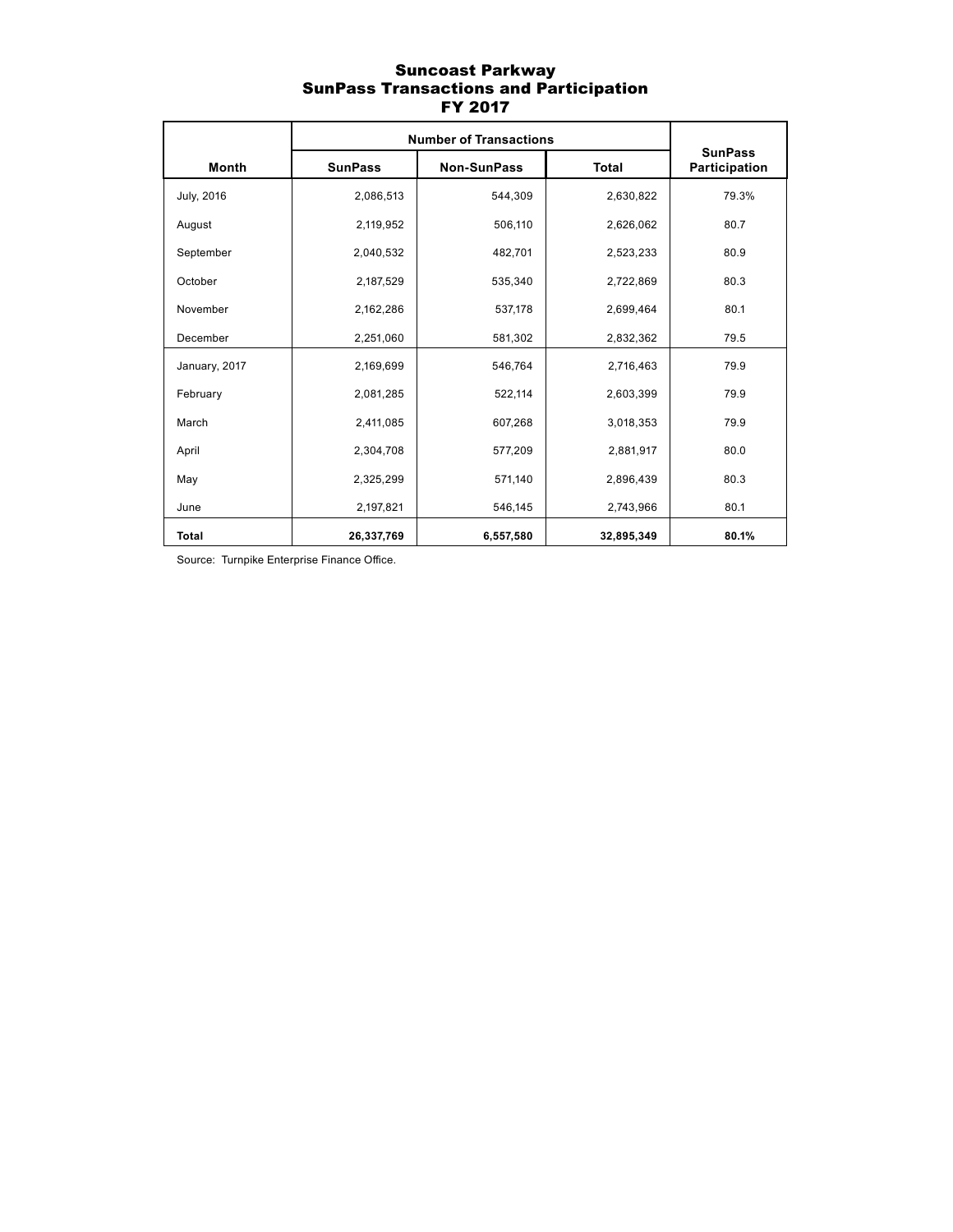#### Suncoast Parkway Quarterly SunPass Revenue Results FY 2017 vs. FY 2016

|                      |              |              | Variance    |        |  |
|----------------------|--------------|--------------|-------------|--------|--|
| <b>Months</b>        | FY 2017      | FY 2016      | Amount      | Change |  |
| July                 | \$1,793,011  | \$1,698,989  | \$94,022    | 5.5%   |  |
| August               | 1,801,612    | 1,689,935    | 111,677     | 6.6    |  |
| September            | 1,725,599    | 1,650,178    | 75,421      | 4.6    |  |
| 1st Quarter Subtotal | 5,320,222    | 5,039,102    | 281,120     | 5.6    |  |
| October              | \$1,837,079  | 1,757,299    | 79,780      | 4.5    |  |
| November             | 1,820,765    | 1,727,390    | 93,375      | 5.4    |  |
| December             | 1,875,683    | 1,811,087    | 64,596      | 3.6    |  |
| 2nd Quarter Subtotal | 5,533,527    | 5,295,776    | 237,751     | 4.5    |  |
| January              | \$1,803,163  | 1,683,907    | 119,256     | 7.1    |  |
| February             | 1,730,410    | 1,703,281    | 27,129      | 1.6    |  |
| March                | 2,018,700    | 1,884,520    | 134,180     | 7.1    |  |
| 3rd Quarter Subtotal | 5,552,273    | 5,271,708    | 280,565     | 5.3    |  |
| April                | \$1,921,617  | 1,810,586    | 111,031     | 6.1    |  |
| May                  | 1,931,360    | 1,828,789    | 102,571     | 5.6    |  |
| June                 | 1,840,302    | 1,751,992    | 88,310      | 5.0    |  |
| 4th Quarter Subtotal | 5,693,279    | 5,391,367    | 301,912     | 5.6    |  |
| <b>Annual Total</b>  | \$22,099,301 | \$20,997,953 | \$1,101,348 | 5.2%   |  |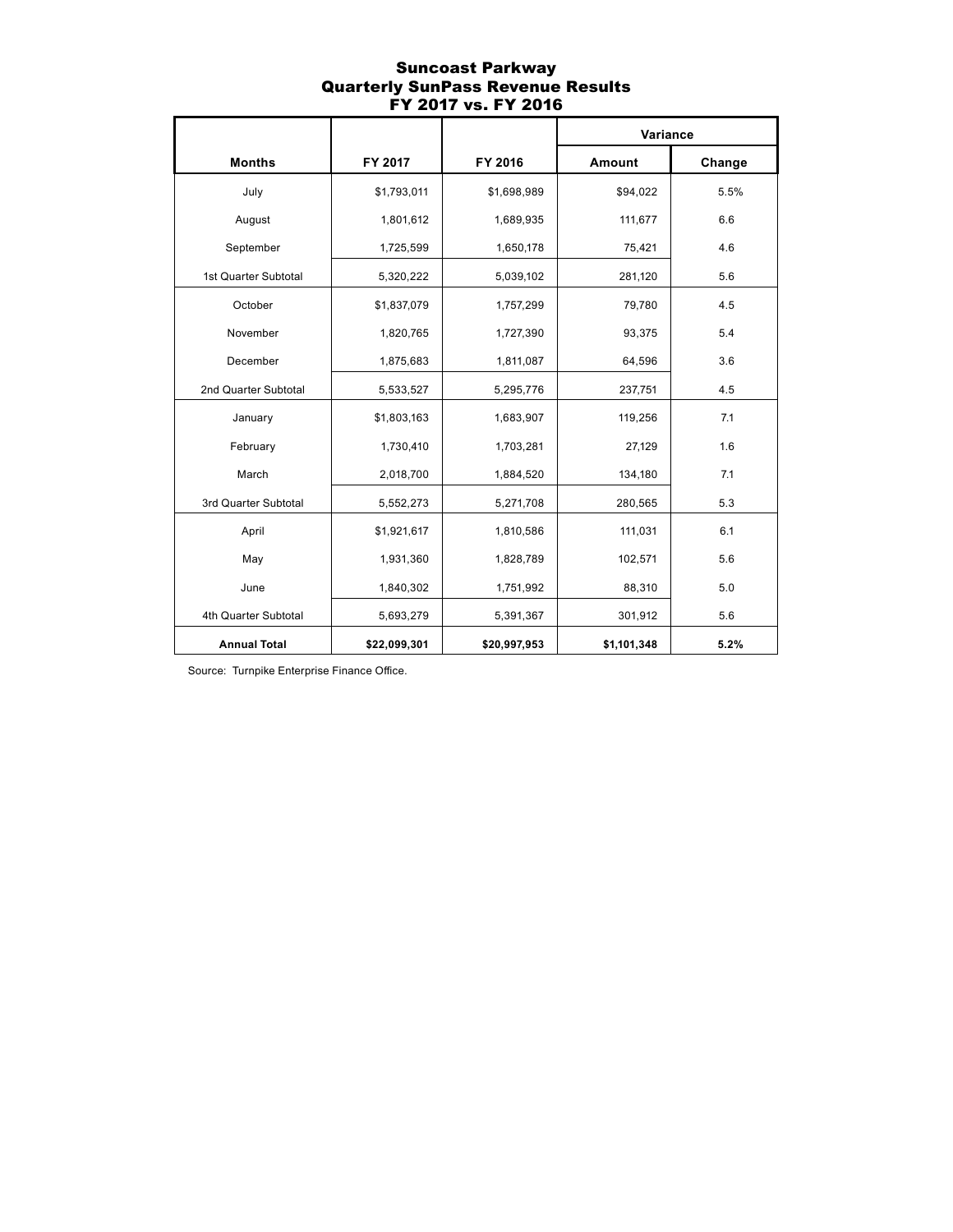### Western Beltway, Part C SunPass Transactions and Participation FY 2017

|                   | <b>Number of Transactions</b> | <b>SunPass</b> |              |               |  |
|-------------------|-------------------------------|----------------|--------------|---------------|--|
| Month             | <b>SunPass</b>                | Non-SunPass    | <b>Total</b> | Participation |  |
| <b>July, 2016</b> | 756,026                       | 313,411        | 1,069,437    | 70.7%         |  |
| August            | 731,512                       | 227,917        | 959,429      | 76.2          |  |
| September         | 673,053                       | 187,364        | 860,417      | 78.2          |  |
| October           | 716,686                       | 226,468        | 943,154      | 76.0          |  |
| November          | 727,870                       | 220,167        | 948,037      | 76.8          |  |
| December          | 794,378                       | 261,729        | 1,056,107    | 75.2          |  |
| January, 2017     | 786,410                       | 218,701        | 1,005,111    | 78.2          |  |
| February          | 774,086                       | 228,439        | 1,002,525    | 77.2          |  |
| March             | 926,197                       | 310,755        | 1,236,952    | 74.9          |  |
| April             | 871,266                       | 292,957        | 1,164,223    | 74.8          |  |
| May               | 864,712                       | 251,626        | 1,116,338    | 77.5          |  |
| June              | 842,163                       | 283,957        | 1,126,120    | 74.8          |  |
| <b>Total</b>      | 9,464,359                     | 3,023,491      | 12,487,850   | 75.8%         |  |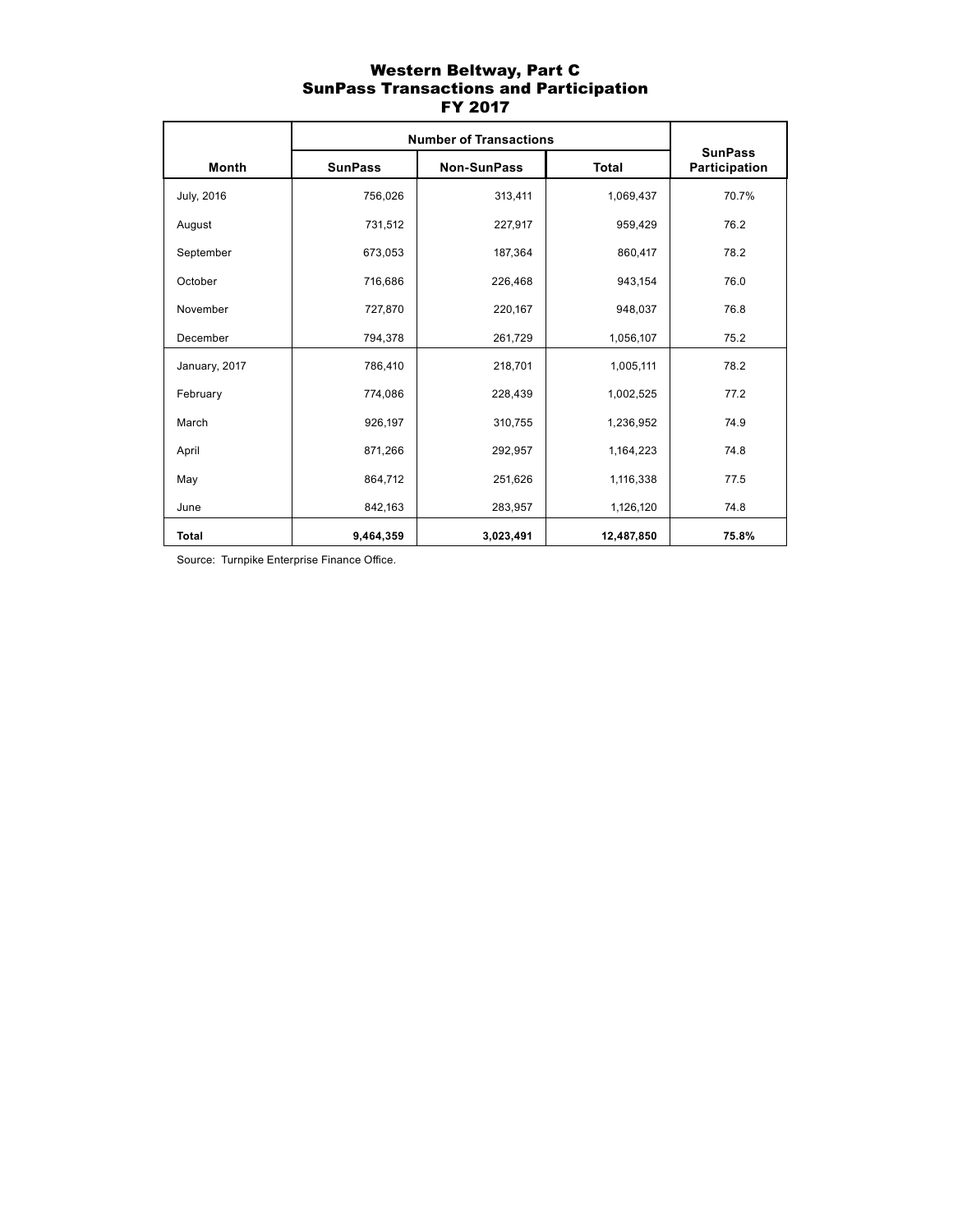### Western Beltway, Part C Quarterly SunPass Revenue Results FY 2017 vs. FY 2016

|                      |             |             | Variance    |        |  |
|----------------------|-------------|-------------|-------------|--------|--|
| <b>Months</b>        | FY 2017     | FY 2016     | Amount      | Change |  |
| July                 | \$792,066   | \$654,621   | \$137,445   | 21.0%  |  |
| August               | 781,893     | 627,585     | 154,308     | 24.6   |  |
| September            | 717,340     | 588,744     | 128,596     | 21.8   |  |
| 1st Quarter Subtotal | 2,291,299   | 1,870,950   | 420,349     | 22.5   |  |
| October              | 699,523     | 650,339     | 49,184      | 7.6    |  |
| November             | 772,024     | 624,186     | 147,838     | 23.7   |  |
| December             | 836,393     | 696,494     | 139,899     | 20.1   |  |
| 2nd Quarter Subtotal | 2,307,940   | 1,971,019   | 336,921     | 17.1   |  |
| January              | 833,533     | 668,789     | 164,744     | 24.6   |  |
| February             | 821,768     | 690,901     | 130,867     | 18.9   |  |
| March                | 987,507     | 814,931     | 172,576     | 21.2   |  |
| 3rd Quarter Subtotal | 2,642,808   | 2,174,621   | 468,187     | 21.5   |  |
| April                | 915,606     | 756,874     | 158,732     | 21.0   |  |
| May                  | 914,854     | 744,266     | 170,588     | 22.9   |  |
| June                 | 889,049     | 741,021     | 148,028     | 20.0   |  |
| 4th Quarter Subtotal | 2,719,509   | 2,242,161   | 477,348     | 21.3   |  |
| <b>Annual Total</b>  | \$9,961,556 | \$8,258,751 | \$1,702,805 | 20.6%  |  |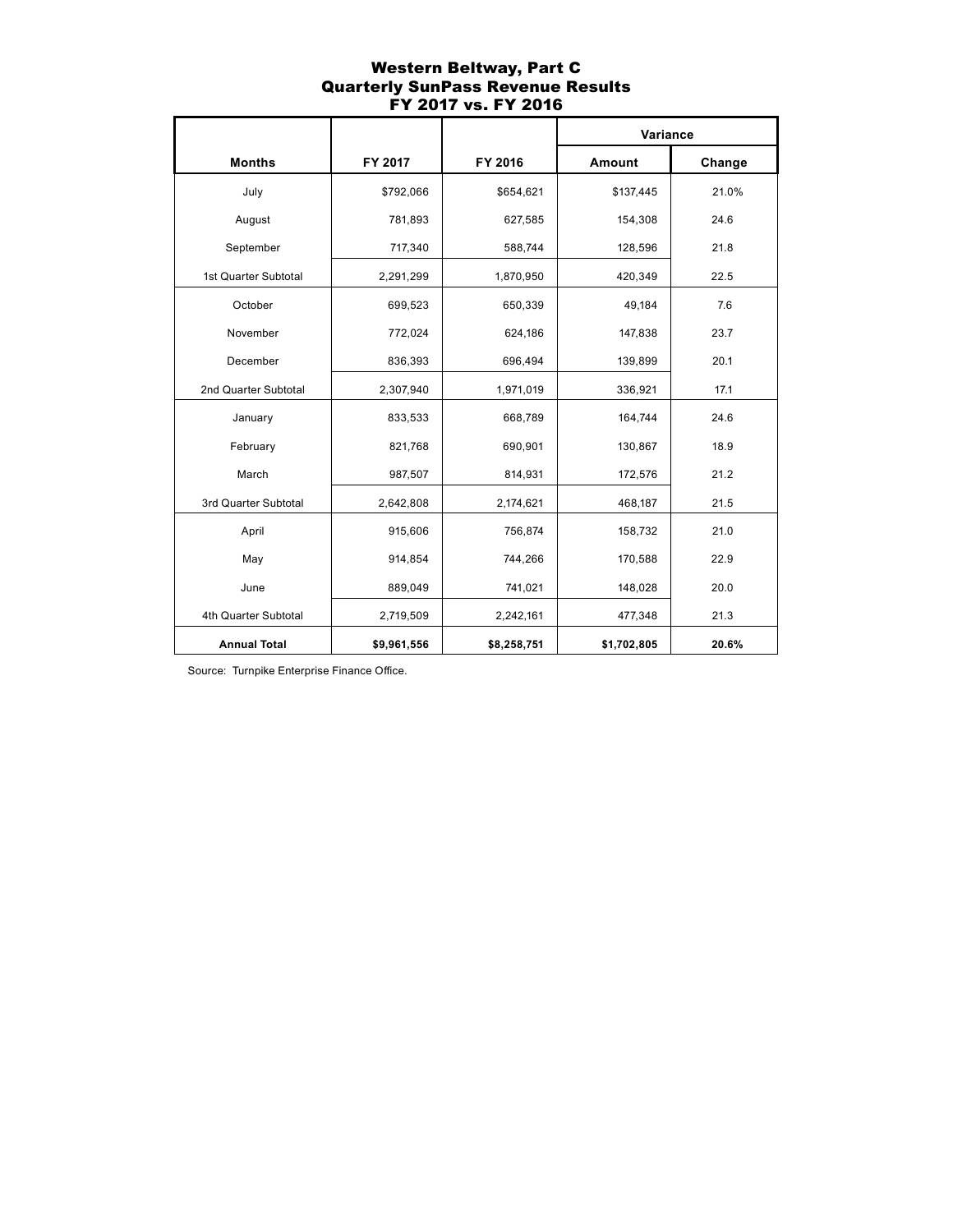# I-4 Connector SunPass Transactions and Participation FY 2017

|               | <b>Number of Transactions</b> | <b>SunPass</b>     |              |               |  |
|---------------|-------------------------------|--------------------|--------------|---------------|--|
| <b>Month</b>  | <b>SunPass</b>                | <b>Non-SunPass</b> | <b>Total</b> | Participation |  |
| July, 2016    | 1,077,588                     | 348,778            | 1,426,366    | 75.5%         |  |
| August        | 1,119,195                     | 342,633            | 1,461,828    | 76.6          |  |
| September     | 1,072,106                     | 323,589            | 1,395,695    | 76.8          |  |
| October       | 1,112,165                     | 344,633            | 1,456,798    | 76.3          |  |
| November      | 1,081,625                     | 331,588            | 1,413,213    | 76.5          |  |
| December      | 1,130,319                     | 354,250            | 1,484,569    | 76.1          |  |
| January, 2017 | 1,141,813                     | 347,664            | 1,489,477    | 76.7          |  |
| February      | 1,080,083                     | 323,165            | 1,403,248    | 77.0          |  |
| March         | 1,210,017                     | 358,183            | 1,568,200    | 77.2          |  |
| April         | 1,130,572                     | 333,539            | 1,464,111    | 77.2          |  |
| May           | 1,194,073                     | 349,142            | 1,543,215    | 77.4          |  |
| June          | 1,134,669                     | 335,982            | 1,470,651    | 77.2          |  |
| <b>Total</b>  | 13,484,225                    | 4,093,146          | 17,577,371   | 76.7%         |  |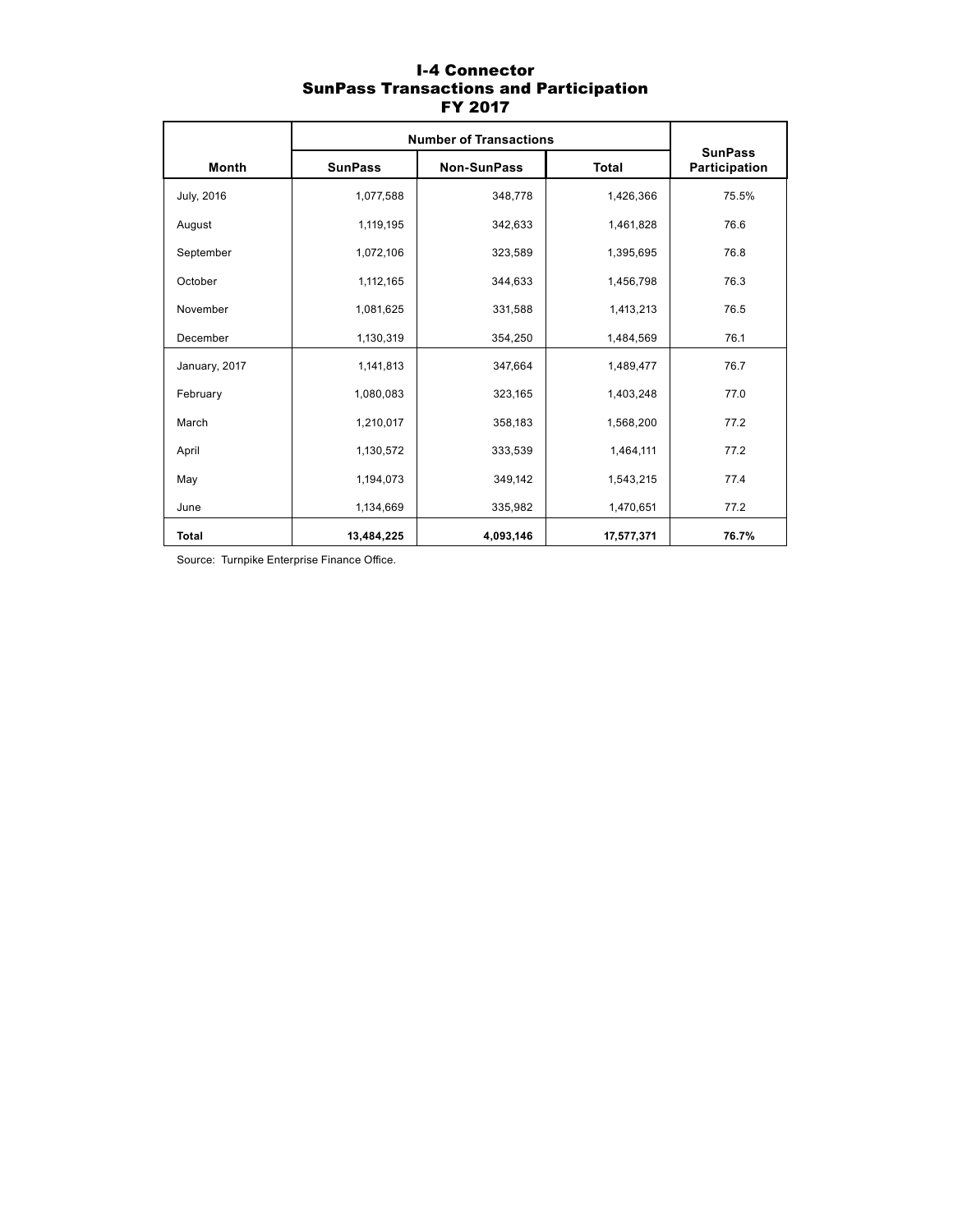### I-4 Connector Quarterly SunPass Revenue Results FY 2017 vs. FY 2016

|                      |              |             | Variance  |        |  |
|----------------------|--------------|-------------|-----------|--------|--|
| <b>Months</b>        | FY 2017      | FY 2016     | Amount    | Change |  |
| July                 | \$830,214    | \$726,221   | \$103,993 | 14.3%  |  |
| August               | 869,890      | 751,105     | 118,785   | 15.8   |  |
| September            | 825,954      | 751,640     | 74,314    | 9.9    |  |
| 1st Quarter Subtotal | 2,526,058    | 2,228,966   | 297,092   | 13.3   |  |
| October              | \$856,035    | 810,965     | 45,070    | 5.6    |  |
| November             | 839,261      | 747,870     | 91,391    | 12.2   |  |
| December             | 869,908      | 798,993     | 70,915    | 8.9    |  |
| 2nd Quarter Subtotal | 2,565,204    | 2,357,828   | 207,376   | 8.8    |  |
| January              | \$894,899    | 800,693     | 94,206    | 11.8   |  |
| February             | 854,825      | 822,275     | 32,550    | 4.0    |  |
| March                | 973,418      | 887,693     | 85,725    | 9.7    |  |
| 3rd Quarter Subtotal | 2,723,142    | 2,510,661   | 212,481   | 8.5    |  |
| April                | \$894,612    | 844,003     | 50,609    | 6.0    |  |
| May                  | 941,232      | 852,438     | 88,794    | 10.4   |  |
| June                 | 889,714      | 841,808     | 47,906    | 5.7    |  |
| 4th Quarter Subtotal | 2,725,558    | 2,538,249   | 187,309   | 7.4    |  |
| <b>Annual Total</b>  | \$10,539,962 | \$9,635,704 | \$904,258 | 9.4%   |  |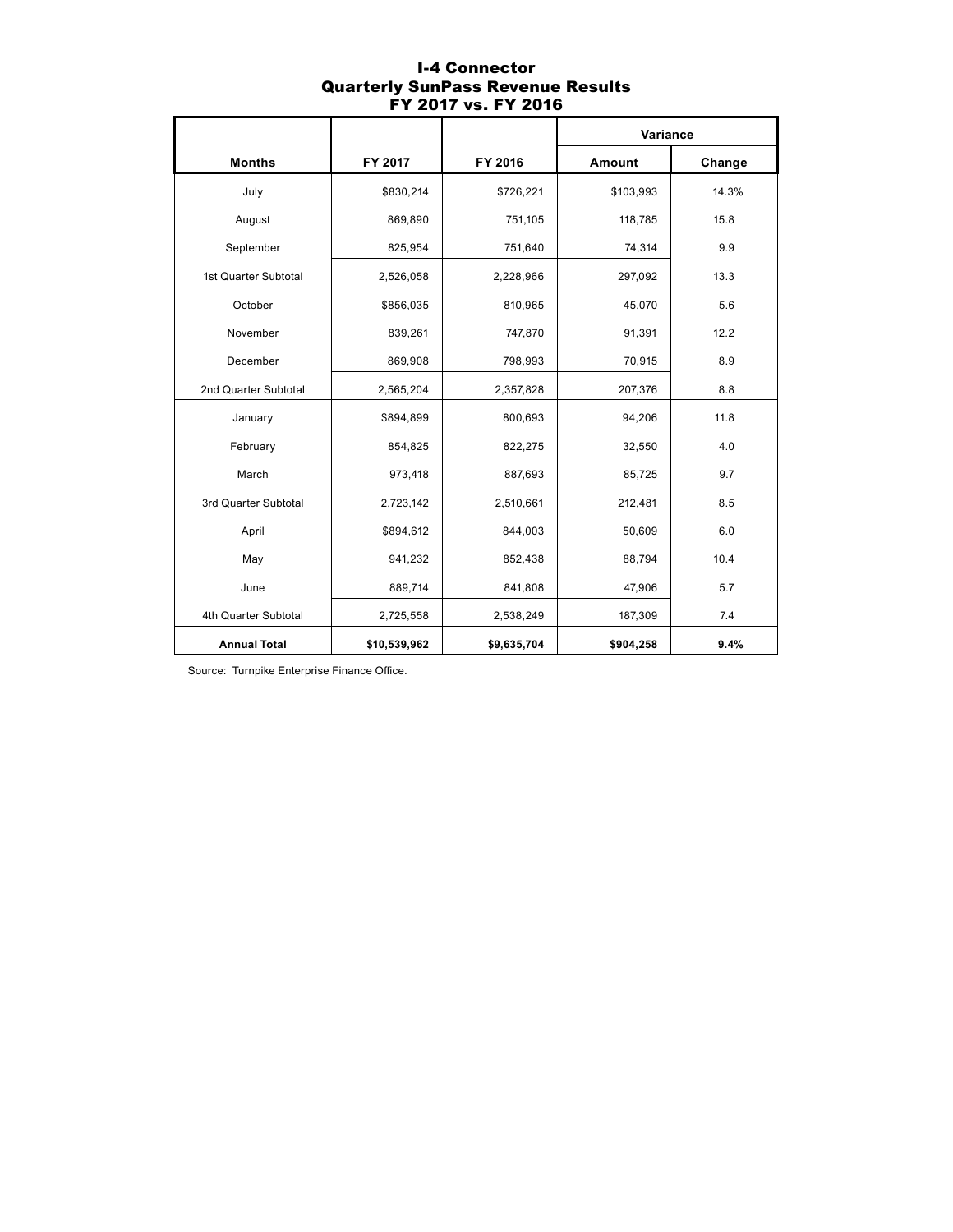### Beachline East Expressway SunPass Transactions and Participation FY 2017

|               | <b>Number of Transactions</b> | <b>SunPass</b>     |              |               |  |
|---------------|-------------------------------|--------------------|--------------|---------------|--|
| <b>Month</b>  | <b>SunPass</b>                | <b>Non-SunPass</b> | <b>Total</b> | Participation |  |
| July, 2016    | 1,113,386                     | 616,407            | 1,729,793    | 64.4%         |  |
| August        | 1,068,360                     | 532,300            | 1,600,660    | 66.7          |  |
| September     | 1,019,962                     | 472,518            | 1,492,480    | 68.3          |  |
| October       | 907,579                       | 605,661            | 1,513,240    | 60.0          |  |
| November      | 1,055,132                     | 503,821            | 1,558,953    | 67.7          |  |
| December      | 1,093,012                     | 554,800            | 1,647,812    | 66.3          |  |
| January, 2017 | 1,059,893                     | 522,387            | 1,582,280    | 67.0          |  |
| February      | 1,018,083                     | 521,872            | 1,539,955    | 66.1          |  |
| March         | 1,197,487                     | 649,368            | 1,846,855    | 64.8          |  |
| April         | 1,107,768                     | 592,941            | 1,700,709    | 65.1          |  |
| May           | 1,178,269                     | 557,475            | 1,735,744    | 67.9          |  |
| June          | 1,098,358                     | 545,042            | 1,643,400    | 66.8          |  |
| <b>Total</b>  | 12,917,289                    | 6,674,592          | 19,591,881   | 65.9%         |  |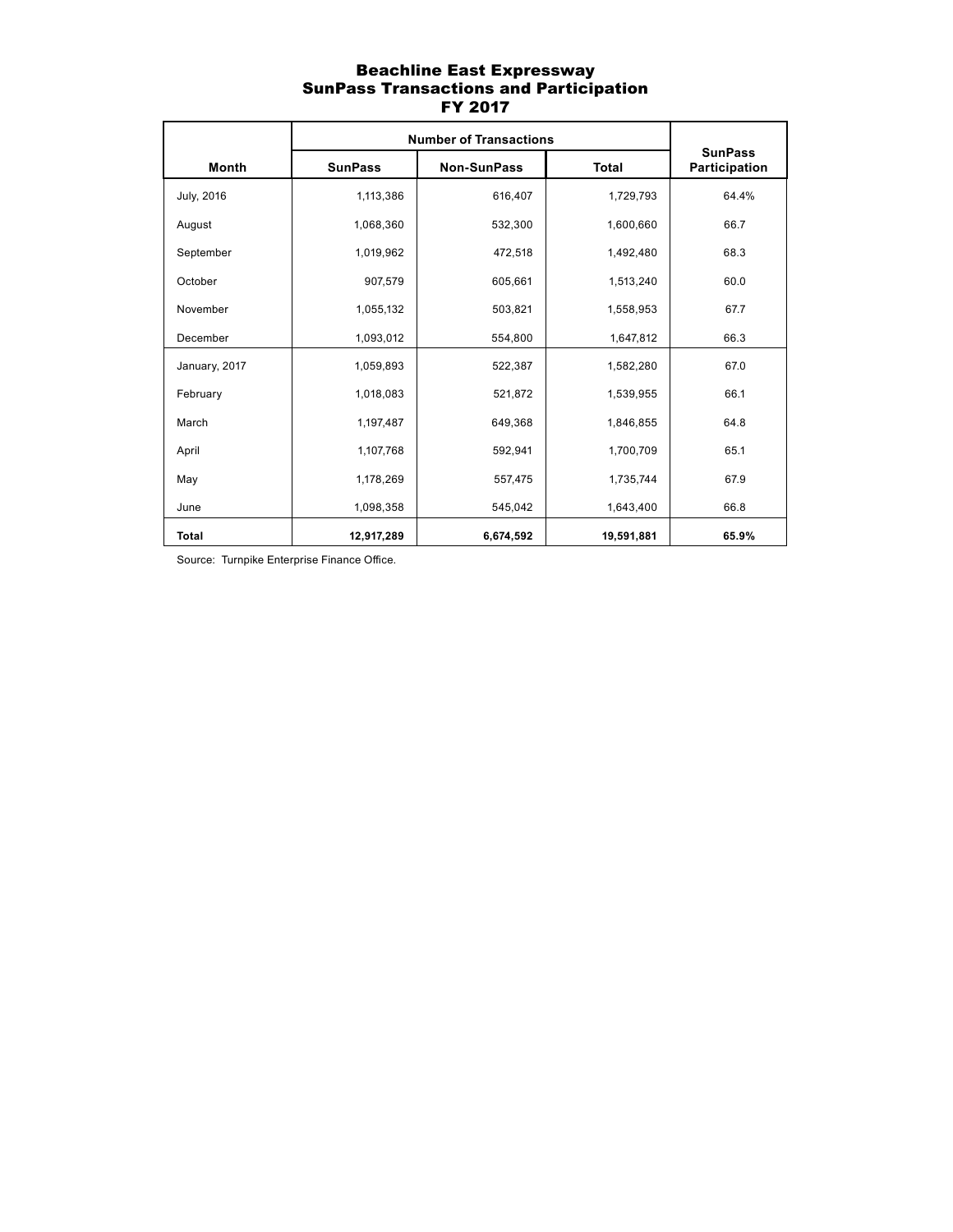### Beachline East Expressway Quarterly SunPass Revenue Results FY 2017 vs. FY 2016

|                      |             |             | Variance  |        |  |
|----------------------|-------------|-------------|-----------|--------|--|
| <b>Months</b>        | FY 2017     | FY 2016     | Amount    | Change |  |
| July                 | \$317,421   | \$282,700   | \$34,721  | 12.3%  |  |
| August               | 309,708     | 278,998     | 30,710    | 11.0   |  |
| September            | 297,639     | 269,970     | 27,669    | 10.2   |  |
| 1st Quarter Subtotal | 924,768     | 831,668     | 93,100    | 11.2   |  |
| October              | \$260,807   | 283,185     | (22, 378) | (7.9)  |  |
| November             | 302,357     | 277,969     | 24,388    | 8.8    |  |
| December             | 315,375     | 294,337     | 21,038    | 7.1    |  |
| 2nd Quarter Subtotal | 878,539     | 855,491     | 23,048    | 2.7    |  |
| January              | \$309,809   | 274,680     | 35,129    | 12.8   |  |
| February             | 296,025     | 278,990     | 17,035    | 6.1    |  |
| March                | 348,699     | 329,297     | 19,402    | 5.9    |  |
| 3rd Quarter Subtotal | 954,533     | 882,967     | 71,566    | 8.1    |  |
| April                | \$322,349   | 304,027     | 18,322    | 6.0    |  |
| May                  | 340,642     | 320,794     | 19,848    | 6.2    |  |
| June                 | 319,782     | 303,085     | 16,697    | 5.5    |  |
| 4th Quarter Subtotal | 982,773     | 927,906     | 54,867    | 5.9    |  |
| <b>Annual Total</b>  | \$3,740,613 | \$3,498,032 | \$242,581 | 6.9%   |  |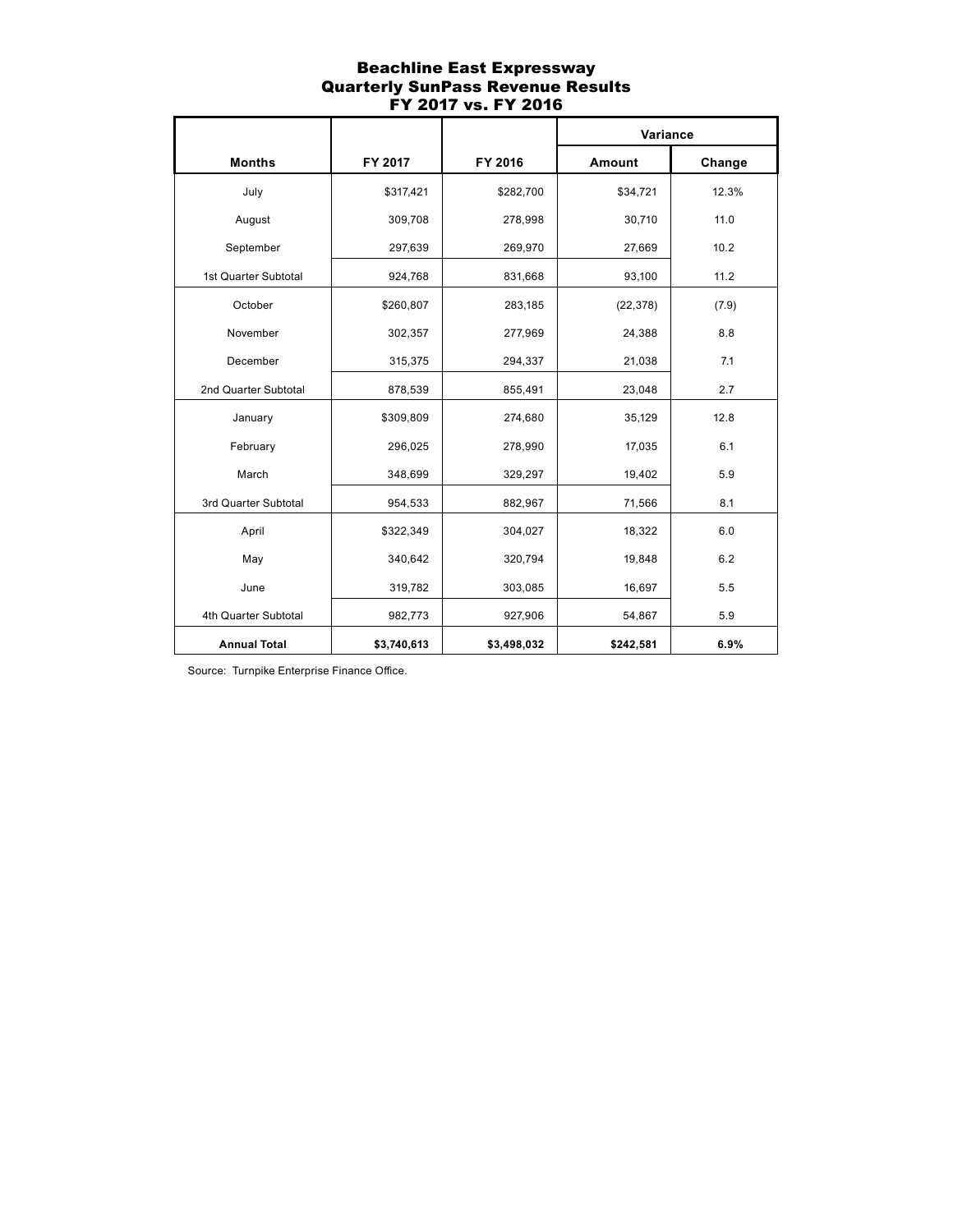## Mainline Seasonal Variation SunPass Traffic FY 2017

|               | <b>Seasonal Factor</b>  |                                       |                                |                                       |                                            |  |  |  |
|---------------|-------------------------|---------------------------------------|--------------------------------|---------------------------------------|--------------------------------------------|--|--|--|
| <b>Month</b>  | <b>SR 821</b><br>(HEFT) | <b>Southern</b><br><b>Coin System</b> | <b>Ticket</b><br><b>System</b> | <b>Northern</b><br><b>Coin System</b> | <b>Beachline West</b><br><b>Expressway</b> |  |  |  |
| July, 2016    | 0.97                    | 0.93                                  | 0.93                           | 0.93                                  | 0.93                                       |  |  |  |
| August        | 0.99                    | 0.96                                  | 0.95                           | 0.96                                  | 0.93                                       |  |  |  |
| September     | 0.99                    | 0.96                                  | 0.94                           | 0.95                                  | 0.94                                       |  |  |  |
| October       | 0.97                    | 0.91                                  | 0.92                           | 0.94                                  | 0.94                                       |  |  |  |
| November      | 1.01                    | 1.00                                  | 1.02                           | 1.00                                  | 0.99                                       |  |  |  |
| December      | 0.99                    | 1.01                                  | 1.01                           | 1.00                                  | 0.97                                       |  |  |  |
| January, 2017 | 0.98                    | 1.00                                  | 1.01                           | 0.98                                  | 0.99                                       |  |  |  |
| February      | 1.03                    | 1.05                                  | 1.05                           | 1.02                                  | 1.06                                       |  |  |  |
| March         | 1.06                    | 1.09                                  | 1.09                           | 1.08                                  | 1.11                                       |  |  |  |
| April         | 1.02                    | 1.04                                  | 1.05                           | 1.05                                  | 1.06                                       |  |  |  |
| May           | 1.01                    | 1.04                                  | 1.04                           | 1.05                                  | 1.06                                       |  |  |  |
| June          | 0.99                    | 1.01                                  | 0.99                           | 1.04                                  | 1.03                                       |  |  |  |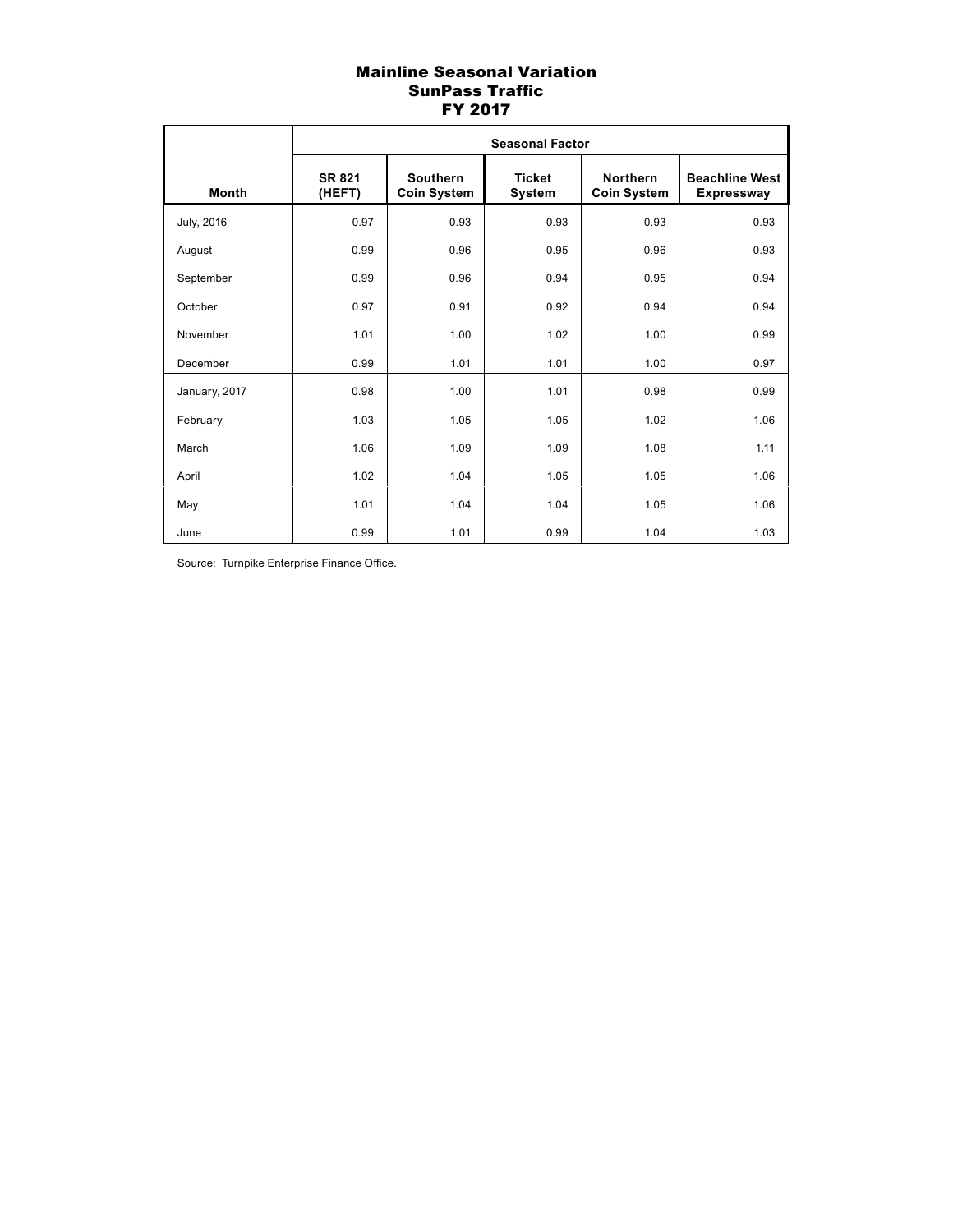### Expansion Projects Seasonal Variation SunPass Traffic FY 2017

|                   | <b>Seasonal Factor</b>               |                               |                               |                               |                 |                            |                               |                      |                                               |
|-------------------|--------------------------------------|-------------------------------|-------------------------------|-------------------------------|-----------------|----------------------------|-------------------------------|----------------------|-----------------------------------------------|
| <b>Month</b>      | <b>Sawgrass</b><br><b>Expressway</b> | Seminole<br><b>Expressway</b> | <b>Veterans</b><br>Expressway | <b>Southern</b><br>Conn. Ext. | Polk<br>Parkway | <b>Suncoast</b><br>Parkway | Western<br>Beltway,<br>Part C | $I - 4$<br>Connector | <b>Beachline</b><br>East<br><b>Expressway</b> |
| <b>July, 2016</b> | 0.91                                 | 0.92                          | 0.90                          | 0.95                          | 0.89            | 0.93                       | 0.94                          | 0.94                 | 1.01                                          |
| August            | 0.96                                 | 0.98                          | 0.95                          | 0.90                          | 0.96            | 0.95                       | 0.91                          | 0.98                 | 0.97                                          |
| September         | 0.96                                 | 0.97                          | 0.94                          | 0.87                          | 0.95            | 0.94                       | 0.87                          | 0.97                 | 0.96                                          |
| October           | 0.95                                 | 0.94                          | 0.96                          | 0.90                          | 0.95            | 0.98                       | 0.89                          | 0.97                 | 0.83                                          |
| November          | 1.00                                 | 0.99                          | 0.98                          | 0.96                          | 0.98            | 1.00                       | 0.94                          | 0.98                 | 0.99                                          |
| December          | 1.01                                 | 0.99                          | 1.01                          | 1.02                          | 0.99            | 1.01                       | 0.99                          | 0.99                 | 1.00                                          |
| January, 2017     | 0.99                                 | 0.97                          | 0.99                          | 0.98                          | 0.99            | 0.97                       | 0.98                          | 1.00                 | 0.97                                          |
| February          | 1.05                                 | 1.03                          | 1.05                          | 1.05                          | 1.06            | 1.03                       | 1.07                          | 1.04                 | 1.03                                          |
| March             | 1.09                                 | 1.07                          | 1.07                          | 1.13                          | 1.10            | 1.08                       | 1.15                          | 1.06                 | 1.09                                          |
| April             | 1.03                                 | 1.06                          | 1.05                          | 1.12                          | 1.07            | 1.06                       | 1.12                          | 1.02                 | 1.04                                          |
| May               | 1.04                                 | 1.05                          | 1.06                          | 1.07                          | 1.06            | 1.04                       | 1.08                          | 1.04                 | 1.07                                          |
| June              | 1.01                                 | 1.03                          | 1.04                          | 1.06                          | 1.01            | 1.02                       | 1.08                          | 1.02                 | 1.03                                          |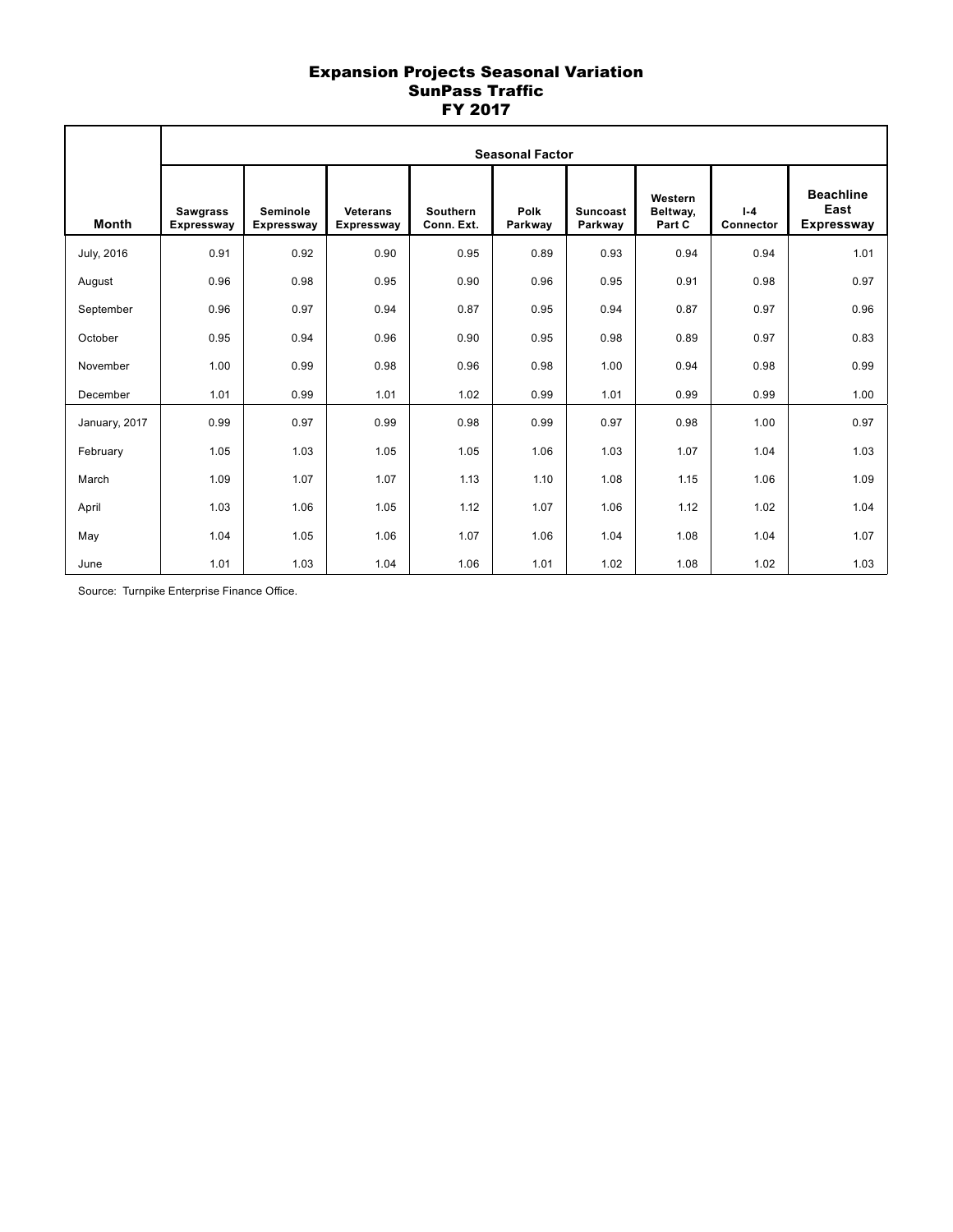## Monthly SunPass Transponder Sales Inception to June 2017 (In Thousands)



This graph shows the monthly SunPass transponder sales since inception. The significant increase in transponder sales during March 2004 is attributed to the cash toll rate increase implemented on the Turnpike system. A similar spike in sales in January 2007 is due to a one-day, half-off promotion in celebration of Turnpike's 50th anniversary. The successful launch of the Mini Tags in July 2008 boosted the total sales to nearly 76 thousand that month. Also, life cycle replacements of older transponders and the implementation of All-Electronic Tolling (AET) on SR 821 (HEFT) in February 2011 significantly boosted transponder sales, as well as the June 2012 toll rate increase and subsequent AET conversion on the Sawgrass and Veterans Expressways.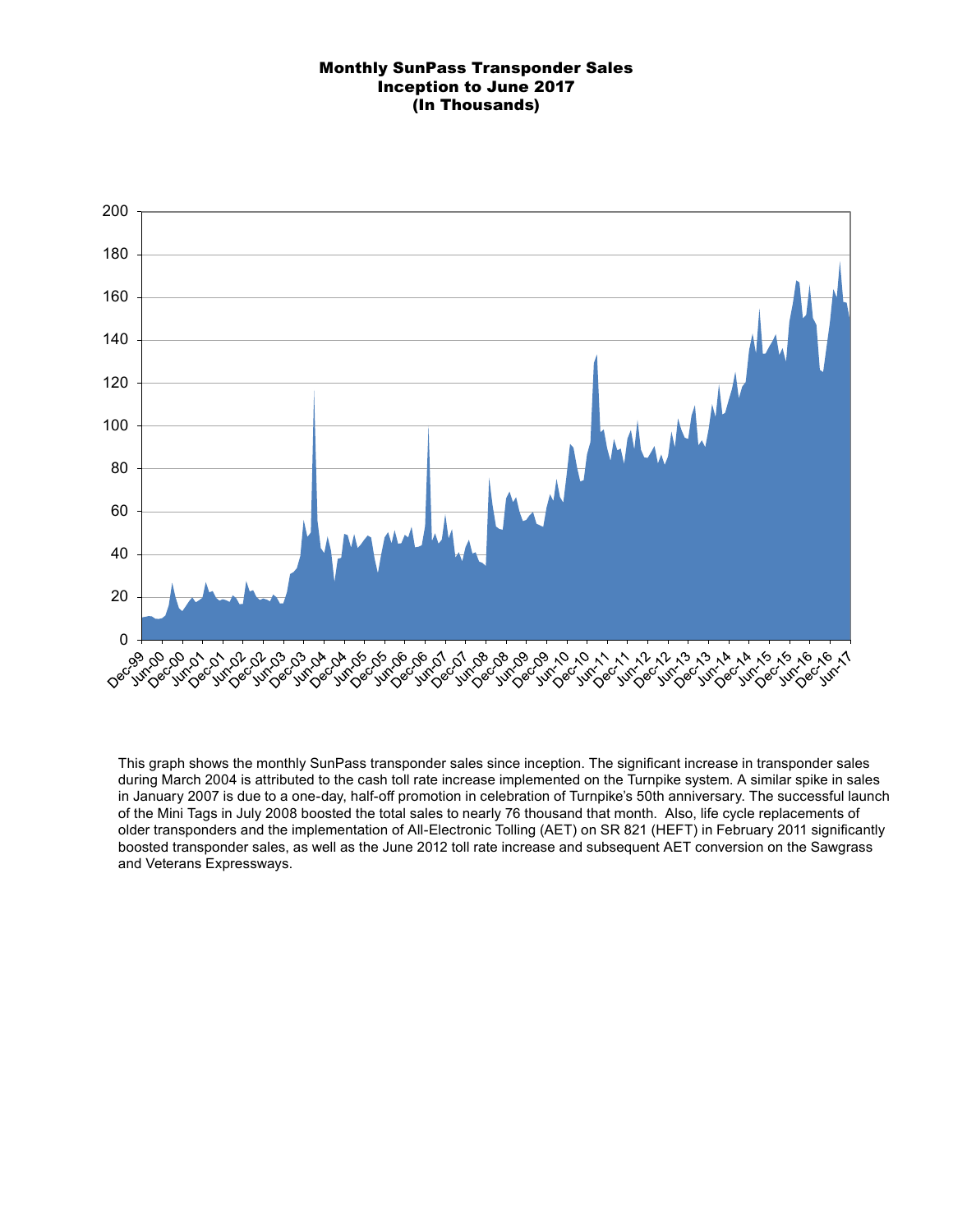### SunPass Participaton by Month FY 2016 and FY 2017

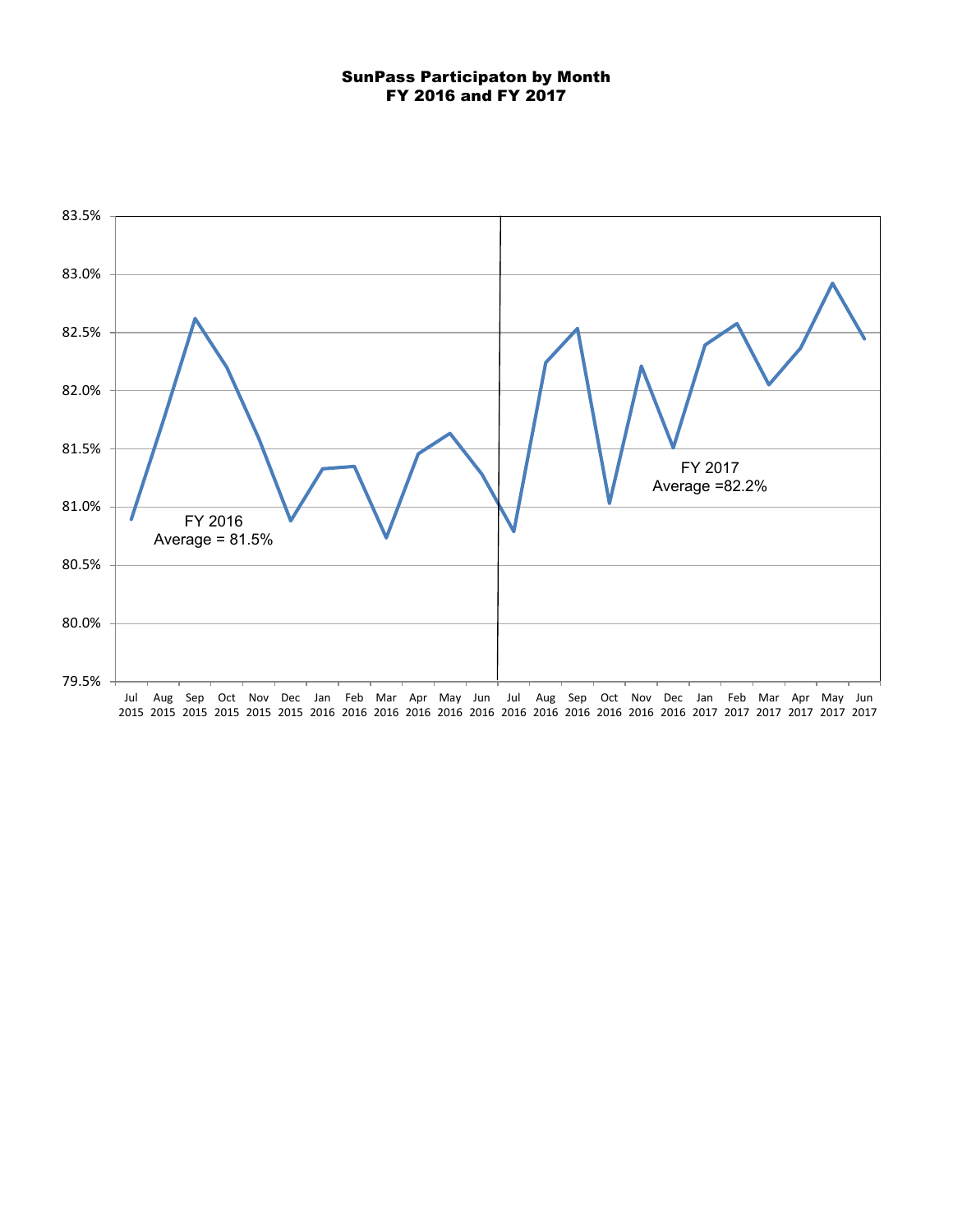## Toll Revenue by Payment Type FY 2017 (In Millions)

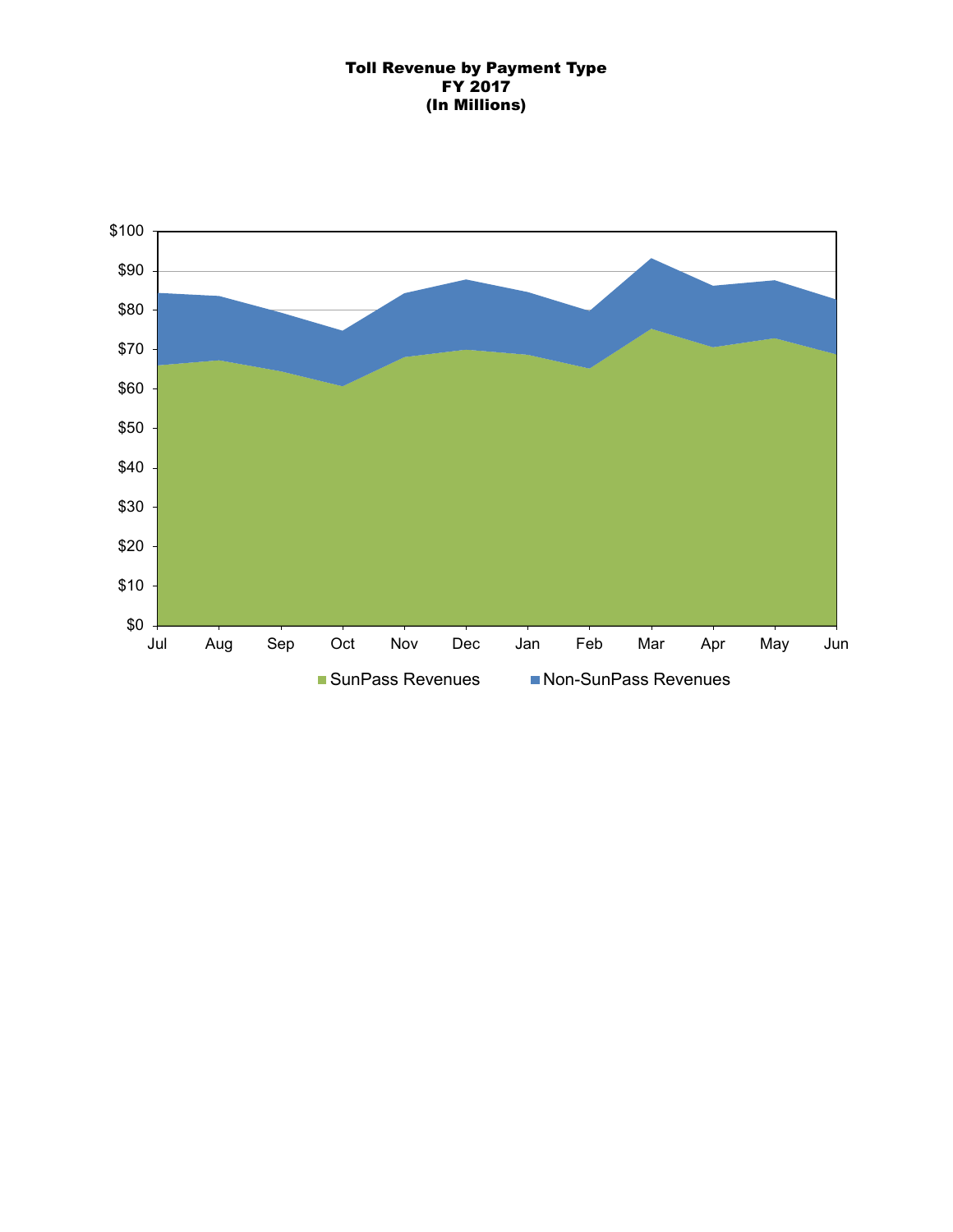### Turnpike System SunPass Participation by Region FY 2017



This graph depicts the average SunPass participation on the Turnpike System by region during FY 2017. As expected, SunPass participation in the region with mostly commuters was the highest (South Florida at 85 percent). On the other hand, SunPass participation in the tourist-oriented rural region of Central Florida was the lowest at 66 percent.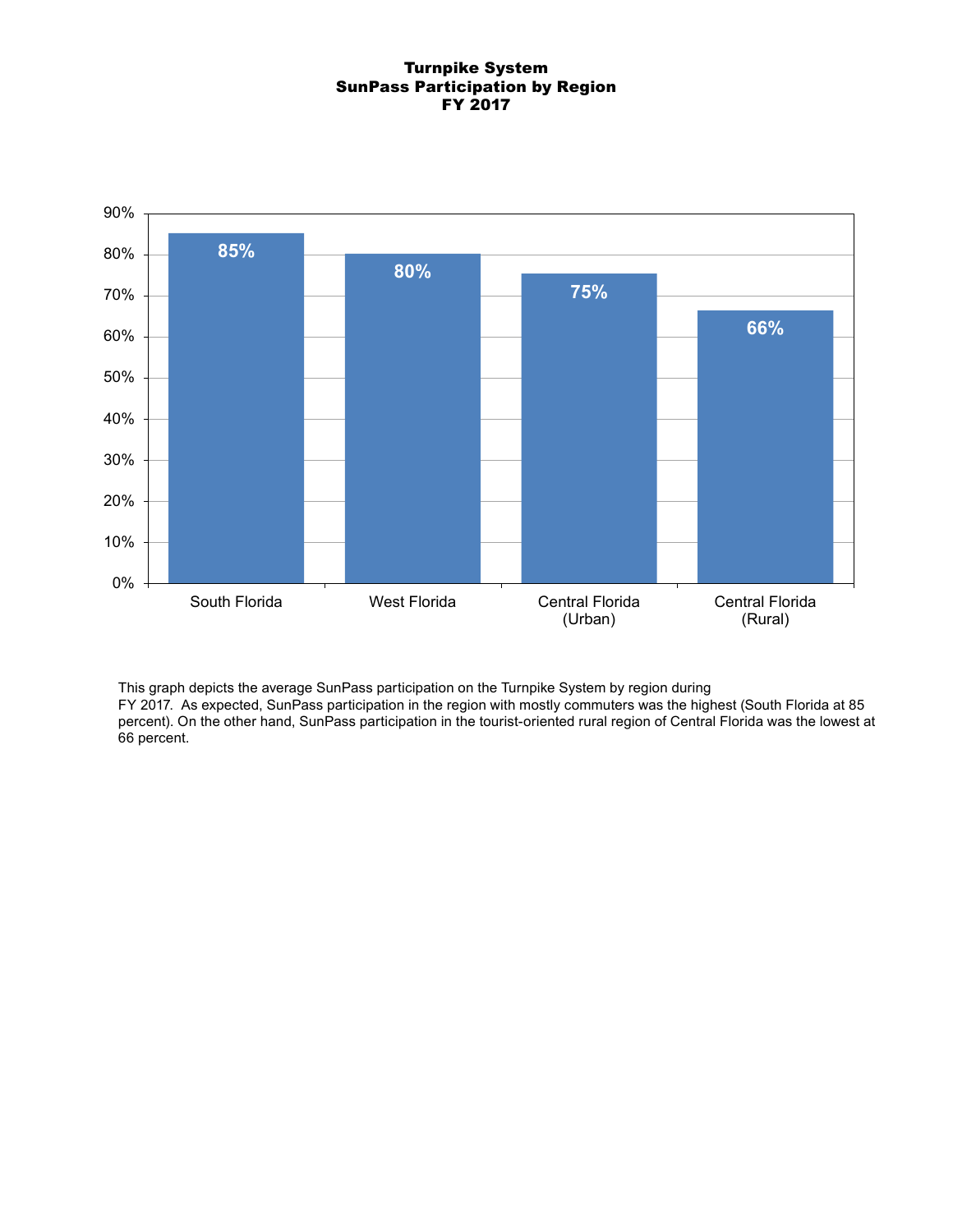# Select Turnpike Mainline Toll Plazas Weekday vs. Weekend SunPass Participation FY 2017



Source: Data obtained from Turnpike Enterprise Finance Office for the week beginning Monday, June 19, 2017.

A comparison between average weekday and weekend SunPass participation for a typical week in FY 2017 at select plazas is presented in the graph above.

As expected, average participation during weekdays exceeds weekend participation at each plaza. SunPass participation at Sawgrass mainline toll plazas, All-Electronic Tolling locations, reaches 87 percent during weekdays (one of the highest among all the facilities) and drops to 85 percent on the weekend. In particular, most of the commuter facilities, such as Southern Coin System, southern part of the Ticket System (Lantana), Seminole Expressway and the Veterans Expressway show a notable variation between weekday and weekend participation.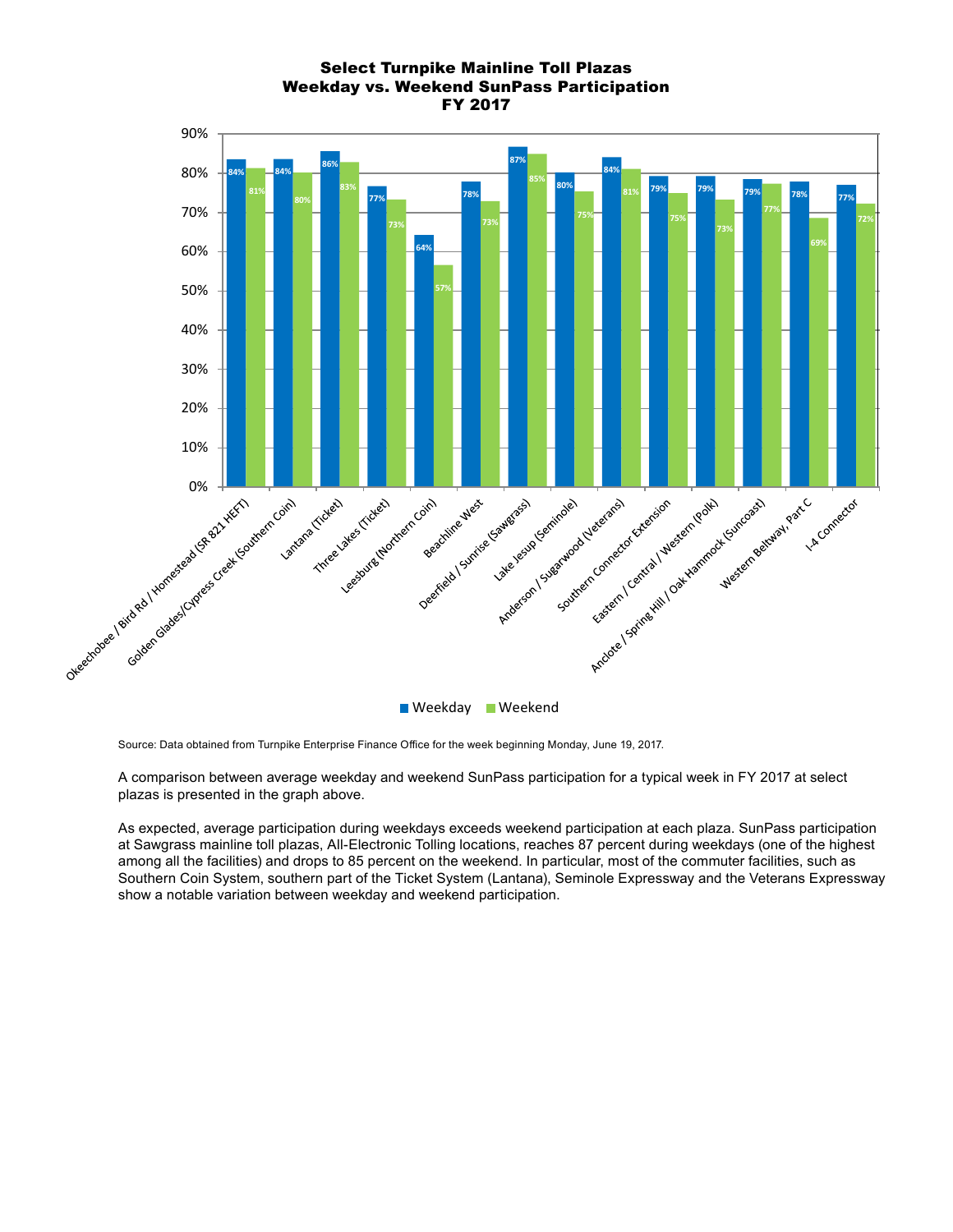



Source: Data obtained from Turnpike Enterprise Finance Office for the week beginning Monday, June 19, 2017.

This graph shows the hourly SunPass participation on weekdays for a typical week at select mainline toll plazas on the southern components of the Mainline System. These components include SR 821 (HEFT), Southern Coin System, and the southern portion of the Ticket System (Lantana).

As depicted in the graph, SunPass participation on these facilities increased during the early morning and evening hours. Peak-hour participation at the Lantana and Okeechobee toll plazas reached 91 and 88 percent, respectively, in the morning. In general, the morning peak participation at all five toll plazas was higher than the evening peak participation.